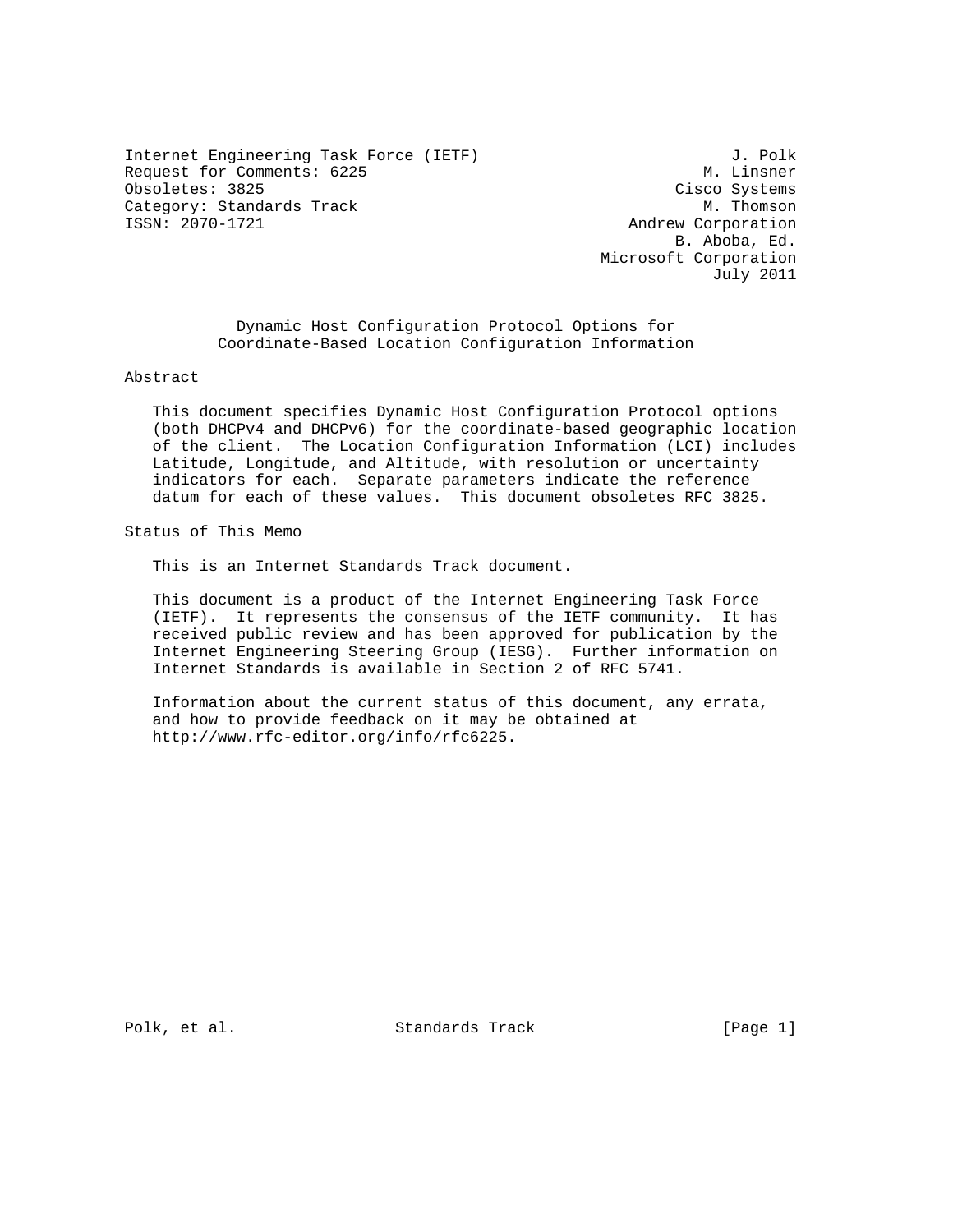Copyright Notice

 Copyright (c) 2011 IETF Trust and the persons identified as the document authors. All rights reserved.

 This document is subject to BCP 78 and the IETF Trust's Legal Provisions Relating to IETF Documents (http://trustee.ietf.org/license-info) in effect on the date of

 publication of this document. Please review these documents carefully, as they describe your rights and restrictions with respect to this document. Code Components extracted from this document must include Simplified BSD License text as described in Section 4.e of the Trust Legal Provisions and are provided without warranty as described in the Simplified BSD License.

 This document may contain material from IETF Documents or IETF Contributions published or made publicly available before November 10, 2008. The person(s) controlling the copyright in some of this material may not have granted the IETF Trust the right to allow modifications of such material outside the IETF Standards Process. Without obtaining an adequate license from the person(s) controlling the copyright in such materials, this document may not be modified outside the IETF Standards Process, and derivative works of it may not be created outside the IETF Standards Process, except to format it for publication as an RFC or to translate it into languages other than English.

Polk, et al. Standards Track [Page 2]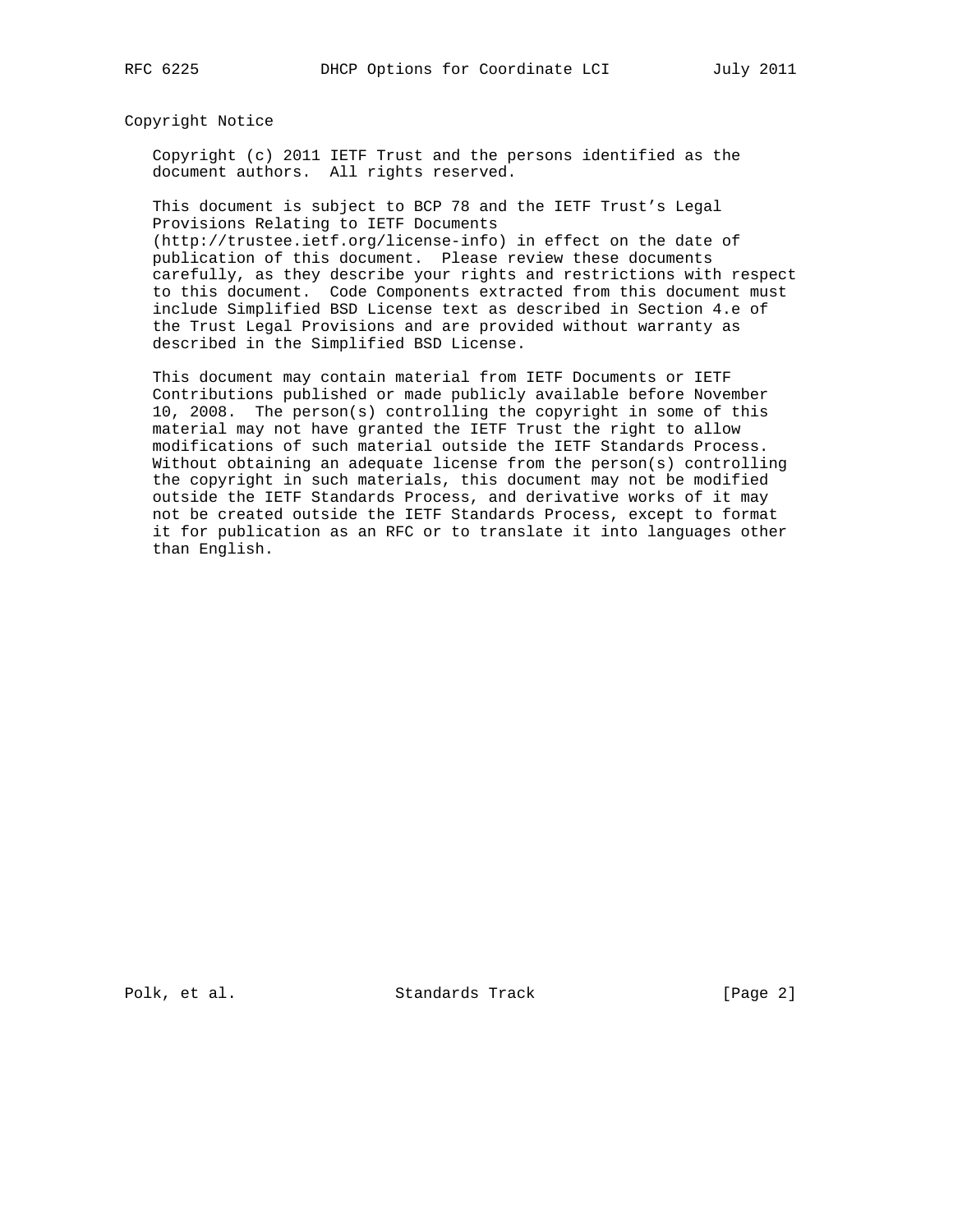| Table of Contents |
|-------------------|
|-------------------|

| 1.1. Conventions Used in This Document 4                                                 |  |
|------------------------------------------------------------------------------------------|--|
|                                                                                          |  |
|                                                                                          |  |
|                                                                                          |  |
|                                                                                          |  |
| 2.3. Latitude and Longitude Fields 11                                                    |  |
|                                                                                          |  |
|                                                                                          |  |
|                                                                                          |  |
|                                                                                          |  |
|                                                                                          |  |
|                                                                                          |  |
|                                                                                          |  |
| 4.4. GeoLoc Option Version Registry 19                                                   |  |
|                                                                                          |  |
|                                                                                          |  |
|                                                                                          |  |
|                                                                                          |  |
|                                                                                          |  |
|                                                                                          |  |
| Appendix B. Calculations of Resolution 27                                                |  |
| B.1. Location Configuration Information of "White House"                                 |  |
|                                                                                          |  |
| B.2. Location Configuration Information of "Sears Tower"                                 |  |
|                                                                                          |  |
| Appendix C. Calculations of Uncertainty 30                                               |  |
| C.1. Location Configuration Information of "Sydney Opera                                 |  |
| House" (Example 3) $\dots\dots\dots\dots\dots\dots\dots\dots\dots\dots\dots\dots\dots30$ |  |
| Appendix D. Changes from RFC 3825 34                                                     |  |

#### 1. Introduction

 The physical location of a network device has a range of applications. In particular, emergency telephony applications rely on knowing the location of a caller in order to determine the correct emergency center.

 The location of a device can be represented either in terms of geospatial (or geodetic) coordinates, or as a civic address. Different applications may be more suited to one form of location information; therefore, both the geodetic and civic forms may be used simultaneously.

Polk, et al. Standards Track [Page 3]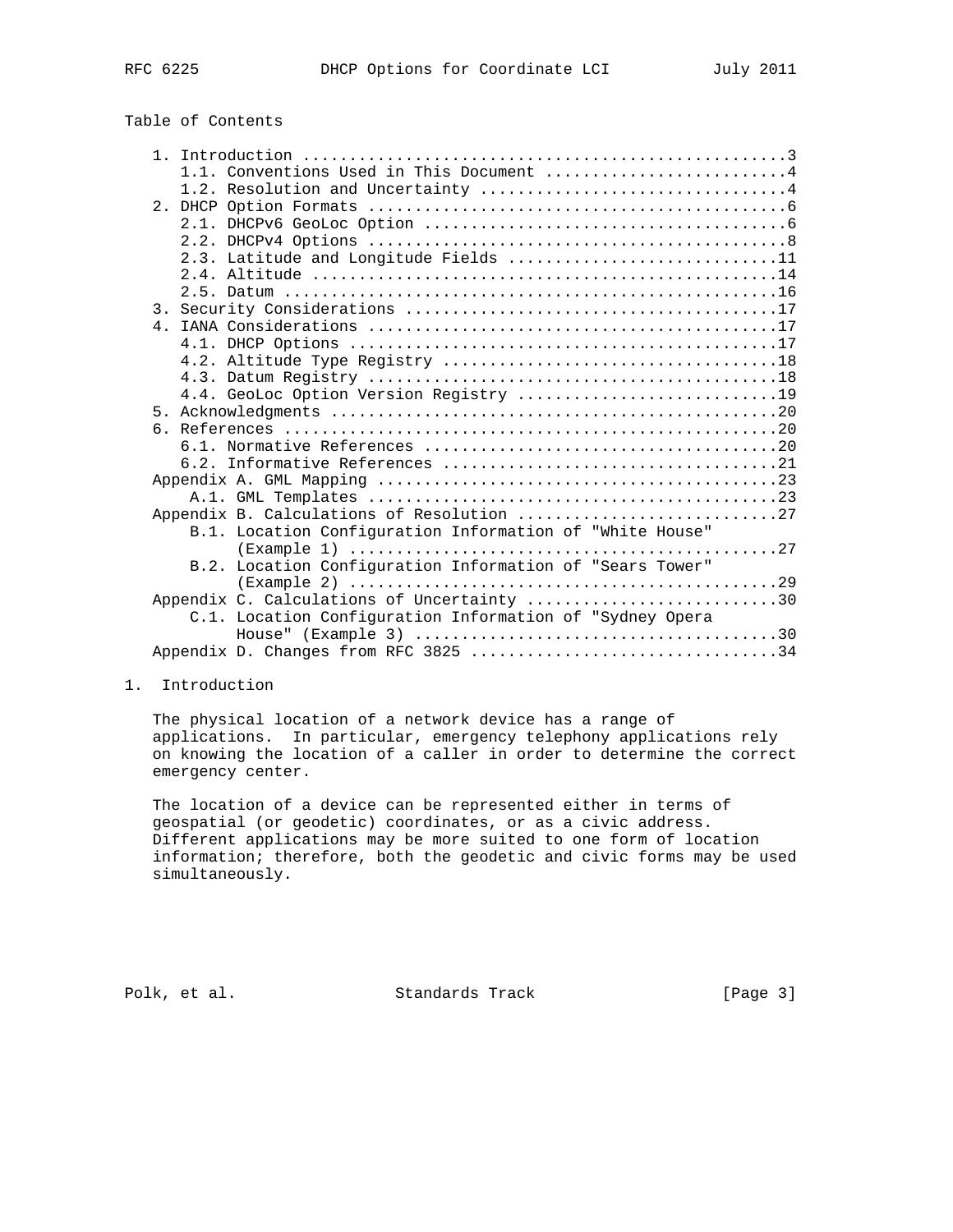This document specifies Dynamic Host Configuration Protocol v4 (DHCPv4) [RFC2131] and DHCPv6 [RFC3315] options for the coordinate based geographic location of the client, to be provided by the server. "Dynamic Host Configuration Protocol (DHCPv4 and DHCPv6) Option for Civic Addresses Configuration Information" [RFC4776] specifies DHCP options for civic addresses.

 The geodetic coordinate options defined in this document and the civic address options defined in RFC 4776 [RFC4776] enable a DHCP client to obtain its location. For example, a wired Ethernet host might use these options for location determination. In this case, the location information could be derived from a wiremap by the DHCP server, using the Circuit ID Relay Agent Information Option (RAIO) defined (as Sub-Option 1) in RFC 3046 [RFC3046]. The DHCP server could correlate the Circuit ID with the geographic location where the identified circuit terminates (such as the location of the wall jack).

 The mechanism defined here may also be utilized to provide location to wireless hosts. DHCP relay agent sub-options (RAIO) [RFC3046] provide one method a DHCP server might use to perform host location determination. Currently, the relay agent sub-options do not include data sets required for device-level location determination of wireless hosts. In cases where the DHCP server uses RAIO for location determination, a wireless host can use this mechanism to discover the location of the radio access point, or the area of coverage for the radio access point.

 An important feature of this specification is that after the relevant DHCP exchanges have taken place, the location information is stored on the end device rather than somewhere else, where retrieving it might be difficult in practice.

# 1.1. Conventions Used in This Document

 The key words "MUST", "MUST NOT", "REQUIRED", "SHALL", "SHALL NOT", "SHOULD", "SHOULD NOT", "RECOMMENDED", "MAY", and "OPTIONAL" in this document are to be interpreted as described in [RFC2119].

# 1.2. Resolution and Uncertainty

 The DHCP options defined in this document include fields quantifying the resolution or uncertainty associated with a target location. No inferences relating to privacy policies can be drawn from either uncertainty or resolution values.

Polk, et al. Standards Track [Page 4]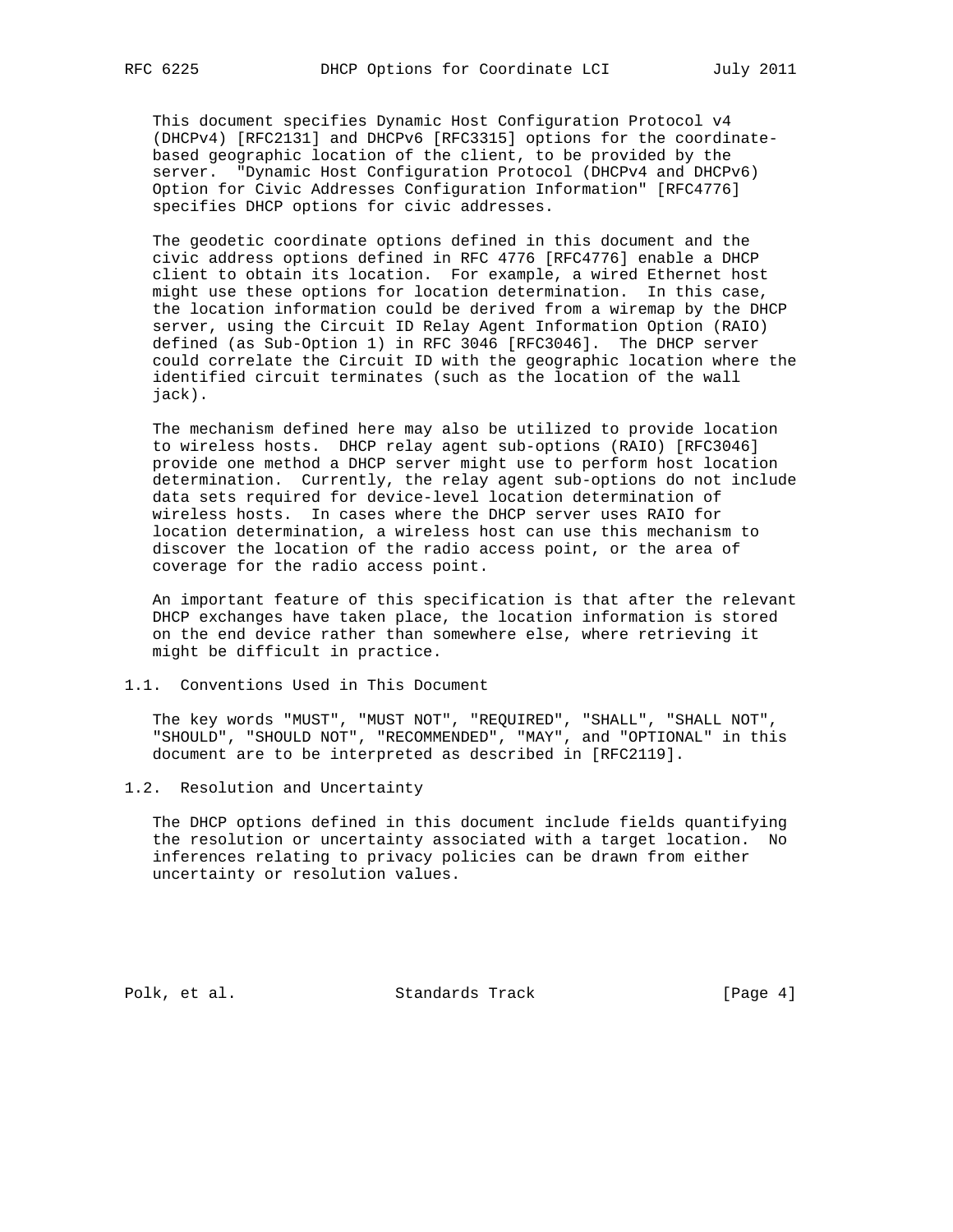As utilized in this document, resolution refers to the accuracy of a reported location, as expressed by the number of valid bits in each of the Latitude, Longitude, and Altitude fields.

 The Latitude (LaRes), Longitude (LoRes), and Altitude (AltRes) Resolution fields are encoded as 6-bit, unsigned integer values. In the DHCPv4 GeoConf Option 123, the LaRes, LoRes, and AltRes fields are used to encode the number of bits of resolution. The resolution sub-fields accommodate the desire to easily adjust the precision of a reported location. Contents beyond the claimed resolution MAY be randomized to obscure greater precision that might be available.

 In the context of location technology, uncertainty is a quantification of errors. Any method for determining location is subject to some sources of error; uncertainty describes the amount of error that is present. Uncertainty might be the coverage area of a wireless transmitter, the extent of a building, or a single room.

 Uncertainty is usually represented as an area within which the target is located. In this document, each of the three axes can be assigned an uncertainty value. In effect, this describes a rectangular prism, which may be used as a coarse representation of a more complex shape that fits within it. See Section 2.3.2 for more detail on the correspondence between shapes and uncertainty.

 When representing locations from sources that can quantify uncertainty, the goal is to find the smallest possible rectangular prism that this format can describe. This is achieved by taking the minimum and maximum values on each axis and ensuring that the final encoding covers these points. This increases the region of uncertainty, but ensures that the region that is described encompasses the target location.

 The DHCPv4 option formats defined in this document support resolution and uncertainty parameters. The DHCPv4 GeoConf Option 123 includes a resolution parameter for each of the dimensions of location. Since this resolution parameter need not apply to all dimensions equally, a resolution value is included for each of the three location elements. The DHCPv4 GeoLoc Option 144 as well as the DHCPv6 GeoLoc Option 63 format utilize an uncertainty parameter.

 Appendix A describes the mapping of DHCP option values to the Geography Markup Language (GML). Appendix B of this document provides examples showing the calculation of resolution values. Appendix C provides an example demonstrating calculation of uncertainty values.

Polk, et al. Standards Track [Page 5]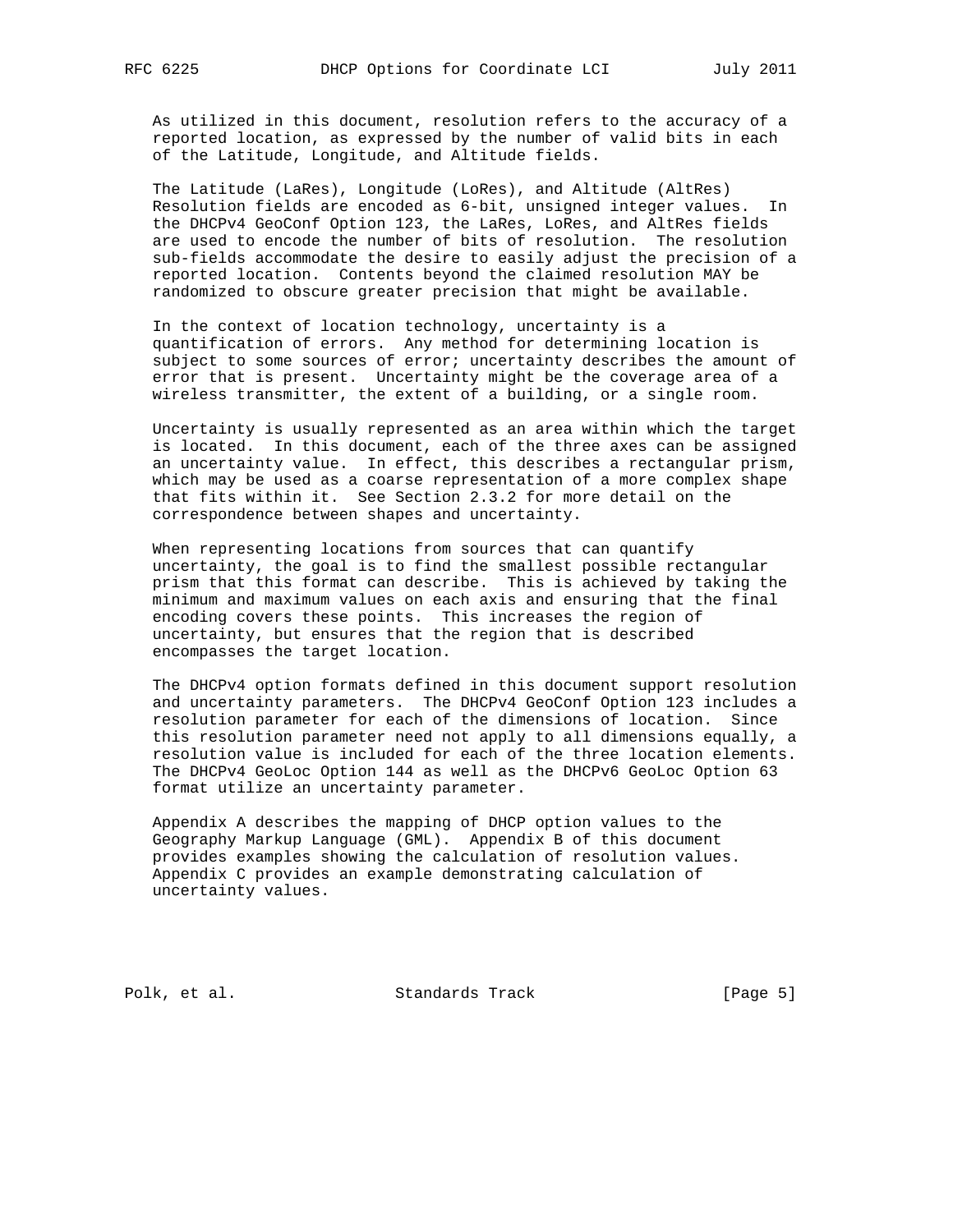Since the Presence Information Data Format Location Object (PIDF-LO) [RFC4119] [RFC5491] is used to convey location and the associated uncertainty within an emergency call [Convey], a mechanism is needed to convert the information contained within the DHCPv4 and DHCPv6 options to PIDF-LO. This document describes the following conversions:

- o DHCPv4 GeoConf Option 123 to PIDF-LO
- o DHCPv4 GeoLoc Option 144 and DHCPv6 GeoLoc Option 63 to PIDF-LO
- o PIDF-LO to DHCP GeoLoc Option 144 and DHCPv6 GeoLoc Option 63

 Conversion to PIDF-LO does not increase uncertainty; conversion from PIDF-LO to the DHCPv4 GeoLoc Option 144 and the DHCPv6 GeoLoc Option 63 increases uncertainty by less than a factor of 2 in each dimension. Since it is not possible to translate an arbitrary PIDF-LO to the DHCP GeoConf Option 123 with a bounded increase in uncertainty, the conversion is not specified.

2. DHCP Option Formats

 This section defines the format for the DHCPv4 and DHCPv6 options. These options utilize a similar format, differing primarily in the option code.

2.1. DHCPv6 GeoLoc Option

The format of the DHCPv6 [RFC3315] GeoLoc Option is as follows:

 $0$  1 2 3 0 1 2 3 4 5 6 7 8 9 0 1 2 3 4 5 6 7 8 9 0 1 2 3 4 5 6 7 8 9 0 1 +-+-+-+-+-+-+-+-+-+-+-+-+-+-+-+-+-+-+-+-+-+-+-+-+-+-+-+-+-+-+-+-+ Option Code (63) | OptLen +-+-+-+-+-+-+-+-+-+-+-+-+-+-+-+-+-+-+-+-+-+-+-+-+-+-+-+-+-+-+-+-+ LatUnc | +-+-+-+-+-+-+-+-+-+-+-+-+-+-+-+-+-+-+-+-+-+-+-+-+-+-+-+-+-+-+-+-+  $|$  Lat (cont'd)  $|$  LongUnc  $|$  +-+-+-+-+-+-+-+-+-+-+-+-+-+-+-+-+-+-+-+-+-+-+-+-+-+-+-+-+-+-+-+-+ Longitude (cont'd)  $|$  AType | AltUnc | Altitude + +-+-+-+-+-+-+-+-+-+-+-+-+-+-+-+-+-+-+-+-+-+-+-+-+-+-+-+-+-+-+-+-+ Altitude (cont'd) | Ver| Res | Datum| +-+-+-+-+-+-+-+-+-+-+-+-+-+-+-+-+-+-+-+-+-+-+-+-+-+-+-+-+-+-+-+-+

Code: 16 bits. The code for the DHCP Option Code (63).

OptLen: Option Length. For version 1, the option length is 16.

Polk, et al. Standards Track [Page 6]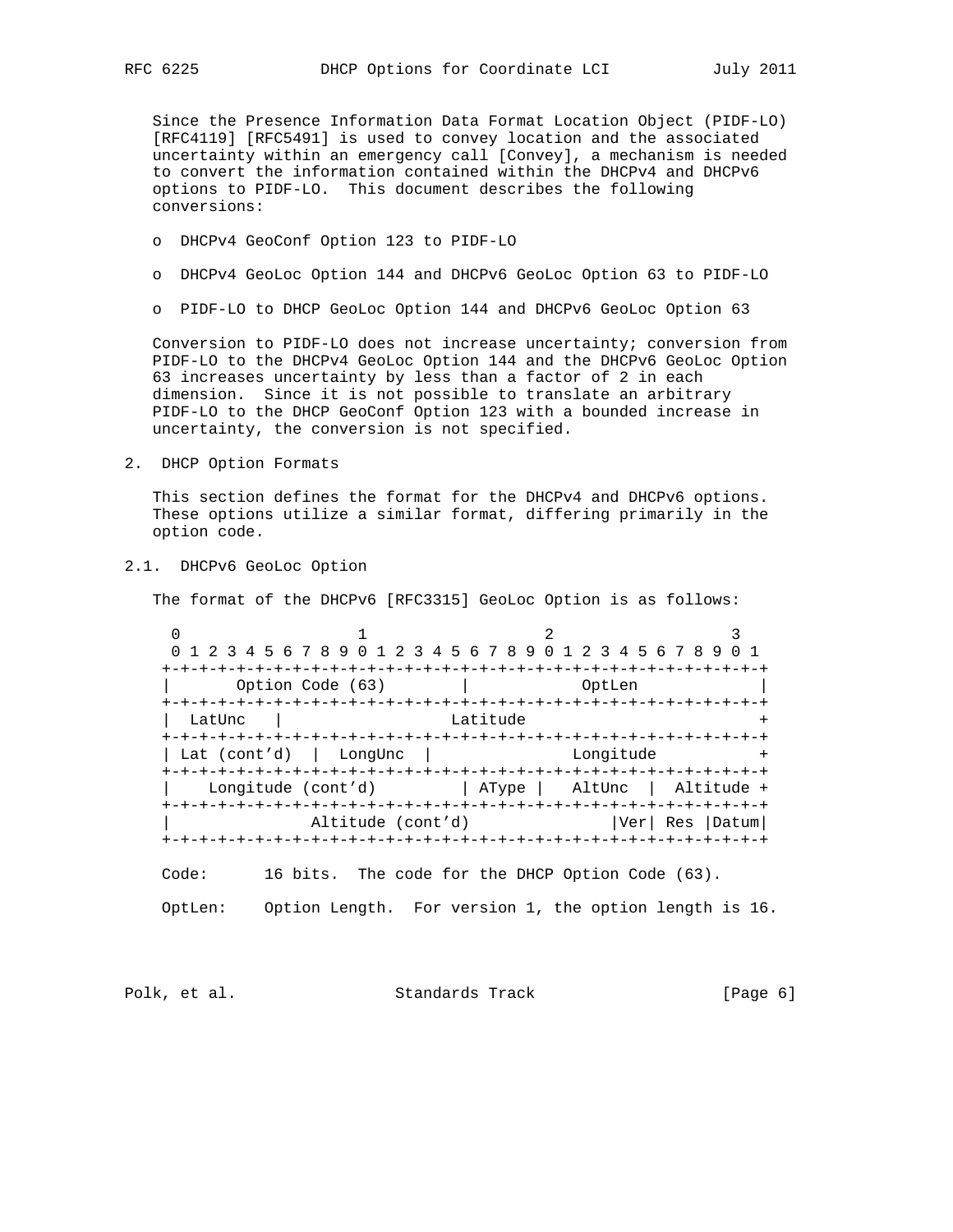- LatUnc: 6 bits. When the Ver field = 1, this field represents latitude uncertainty. The contents of this field are undefined for other values of the Ver field.
- Latitude: A 34-bit fixed-point value consisting of 9 bits of integer and 25 bits of fraction, interpreted as described in Section 2.3.
- LongUnc: 6 bits. When the Ver field = 1, this field represents longitude uncertainty. The contents of this field are undefined for other values of the Ver field.
- Longitude: A 34-bit fixed-point value consisting of 9 bits of integer and 25 bits of fraction, interpreted as described in Section 2.3.
- AType: 4 bits. Altitude Type, defined in Section 2.4.
- AltUnc: 6 bits. When the Ver field = 1, this field represents altitude uncertainty. The contents of this field are undefined for other values of the Ver field.
- Altitude: A 30-bit value defined by the AType field, described in Section 2.4.
- Ver: The Ver field is 2 bits, providing for four potential versions. This specification defines the behavior of version 1. The Ver field is always located at the same offset from the beginning of the option, regardless of the version in use. DHCPv6 clients implementing this specification MUST support receiving version 1 responses. DHCPv6 servers implementing this specification MUST send version 1 responses.
	- Res: 3 bits. The Res field is reserved. These bits have been used by [IEEE-802.11y], but are not defined within this specification.
	- Datum: 3 bits. The Map Datum used for the coordinates given in this option.

Polk, et al. Standards Track [Page 7]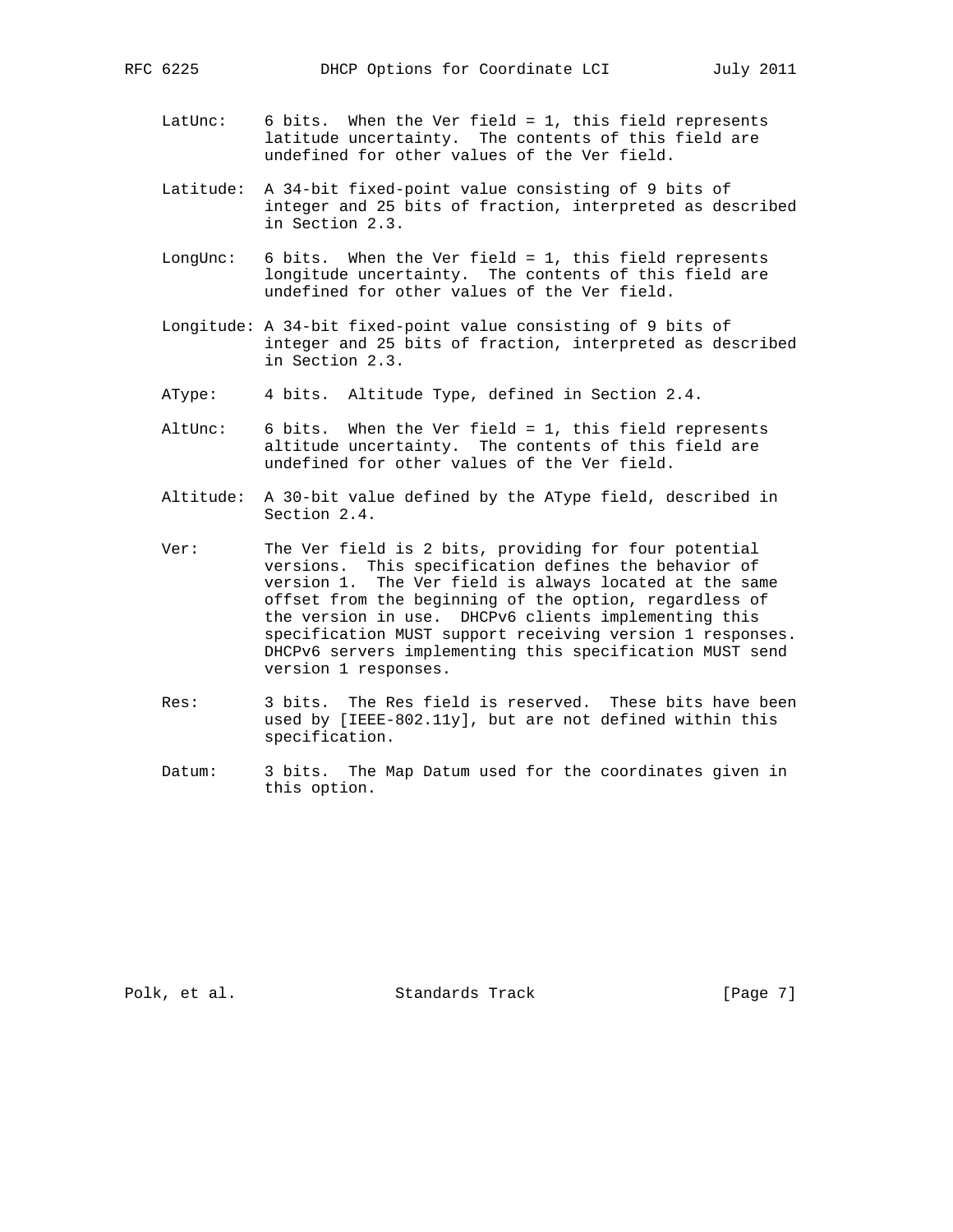# 2.2. DHCPv4 Options

2.2.1. DHCPv4 GeoConf Option

The format of the DHCPv4 GeoConf Option is as follows:

 $0$  1 2 3 0 1 2 3 4 5 6 7 8 9 0 1 2 3 4 5 6 7 8 9 0 1 2 3 4 5 6 7 8 9 0 1 +-+-+-+-+-+-+-+-+-+-+-+-+-+-+-+-+-+-+-+-+-+-+-+-+-+-+-+-+-+-+-+-+ | Code 123 | Length | LaRes | Latitude + +-+-+-+-+-+-+-+-+-+-+-+-+-+-+-+-+-+-+-+-+-+-+-+-+-+-+-+-+-+-+-+-+ Latitude (cont'd) | LoRes | + +-+-+-+-+-+-+-+-+-+-+-+-+-+-+-+-+-+-+-+-+-+-+-+-+-+-+-+-+-+-+-+-+ Longitude +-+-+-+-+-+-+-+-+-+-+-+-+-+-+-+-+-+-+-+-+-+-+-+-+-+-+-+-+-+-+-+-+ | AType | AltRes | Altitude + +-+-+-+-+-+-+-+-+-+-+-+-+-+-+-+-+-+-+-+-+-+-+-+-+-+-+-+-+-+-+-+-+ | Alt.(cont'd) | Res |Datum| +-+-+-+-+-+-+-+-+-+-+-+-+-+-+-+-+

- Code: 8 bits. The code for the DHCPv4 GeoConf Option (123).
- Length: 8 bits. The length of the option, in octets. The option length is 16.
- LaRes: 6 bits. This field represents latitude resolution.
- Latitude: A 34-bit fixed-point value consisting of 9 bits of signed integer and 25 bits of fraction, interpreted as described in Section 2.3.
- LoRes: 6 bits. This field represents longitude resolution.
- Longitude: A 34-bit fixed-point value consisting of 9 bits of signed integer and 25 bits of fraction, interpreted as described in Section 2.3.
- AType: 4 bits. Altitude Type, defined in Section 2.4.
- AltRes: 6 bits. This field represents altitude resolution.
- Altitude: A 30-bit value defined by the AType field, described in Section 2.4.

Polk, et al. Standards Track [Page 8]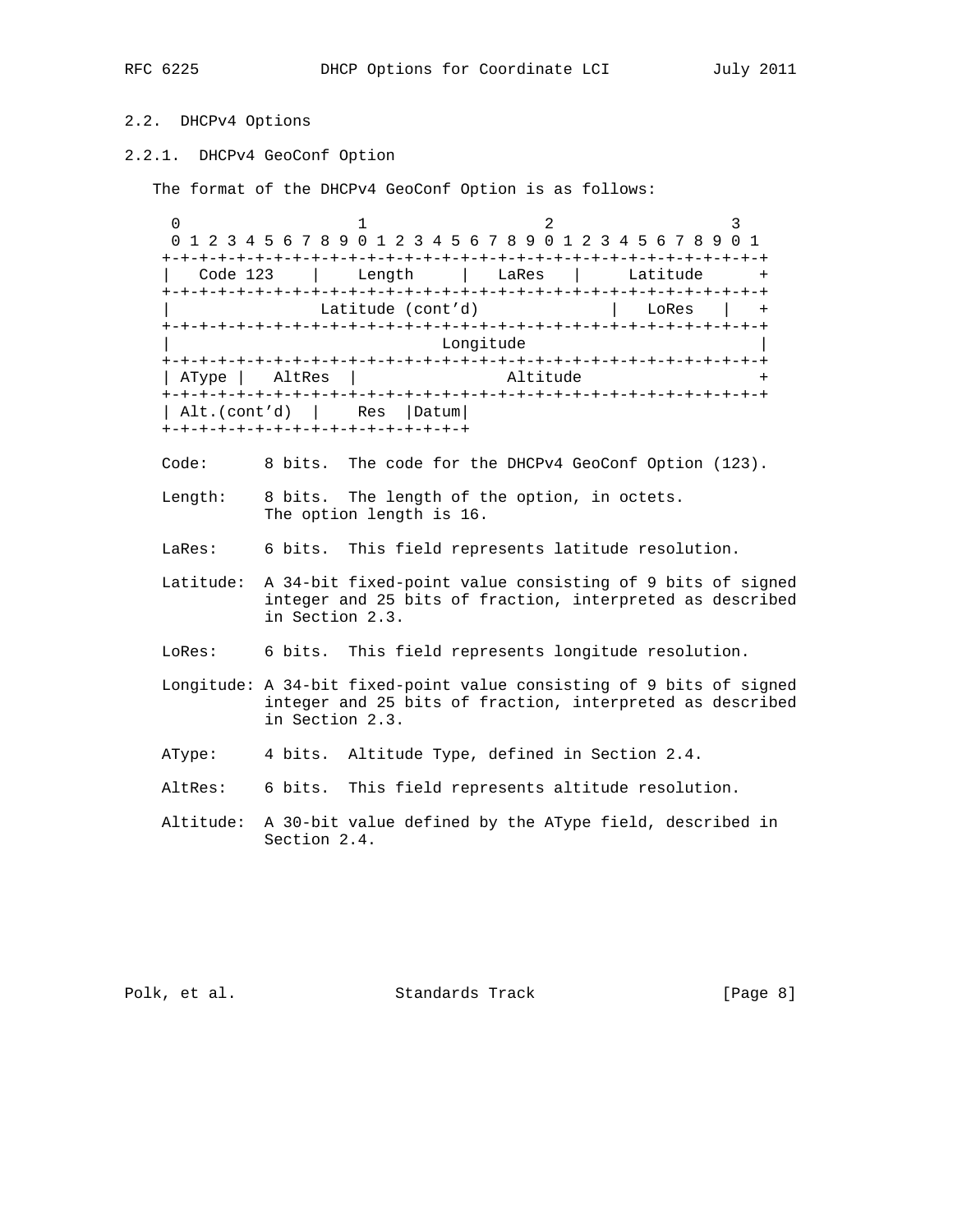- Res: 5 bits. The Res field is reserved. These bits have been used by IEEE 802.11y [IEEE-802.11y], but are not defined within this specification.
- Datum: 3 bits. The Map Datum used for the coordinates given in this option.
- 2.2.2. DHCPv4 GeoLoc Option

The format of the DHCPv4 GeoLoc Option is as follows:

 $0$  and  $1$  and  $2$  3 0 1 2 3 4 5 6 7 8 9 0 1 2 3 4 5 6 7 8 9 0 1 2 3 4 5 6 7 8 9 0 1 +-+-+-+-+-+-+-+-+-+-+-+-+-+-+-+-+-+-+-+-+-+-+-+-+-+-+-+-+-+-+-+-+ | Code 144 | Length | LatUnc | Latitude + +-+-+-+-+-+-+-+-+-+-+-+-+-+-+-+-+-+-+-+-+-+-+-+-+-+-+-+-+-+-+-+-+ Latitude (cont'd) | LongUnc | + +-+-+-+-+-+-+-+-+-+-+-+-+-+-+-+-+-+-+-+-+-+-+-+-+-+-+-+-+-+-+-+-+ Longitude +-+-+-+-+-+-+-+-+-+-+-+-+-+-+-+-+-+-+-+-+-+-+-+-+-+-+-+-+-+-+-+-+ | AType | AltUnc | Altitude + +-+-+-+-+-+-+-+-+-+-+-+-+-+-+-+-+-+-+-+-+-+-+-+-+-+-+-+-+-+-+-+-+ | Alt.(cont'd) |Ver| Res |Datum| +-+-+-+-+-+-+-+-+-+-+-+-+-+-+-+-+

Code: 8 bits. The code for the DHCPv4 GeoLoc Option (144).

- Length: 8 bits. The length of the option, in octets. For version 1, the option length is 16.
- LatUnc: 6 bits. When the Ver field = 1, this field represents latitude uncertainty. The contents of this field are undefined for other values of the Ver field.
- Latitude: A 34-bit fixed-point value consisting of 9 bits of integer and 25 bits of fraction, interpreted as described in Section 2.3.
- LongUnc: 6 bits. When the Ver field = 1, this field represents longitude uncertainty. The contents of this field are undefined for other values of the Ver field.
- Longitude: A 34-bit fixed-point value consisting of 9 bits of integer and 25 bits of fraction, interpreted as described in Section 2.3.
- AType: 4 bits. Altitude Type, defined in Section 2.4.

|  | Polk, et al. | Standards Track | [Page 9] |
|--|--------------|-----------------|----------|
|--|--------------|-----------------|----------|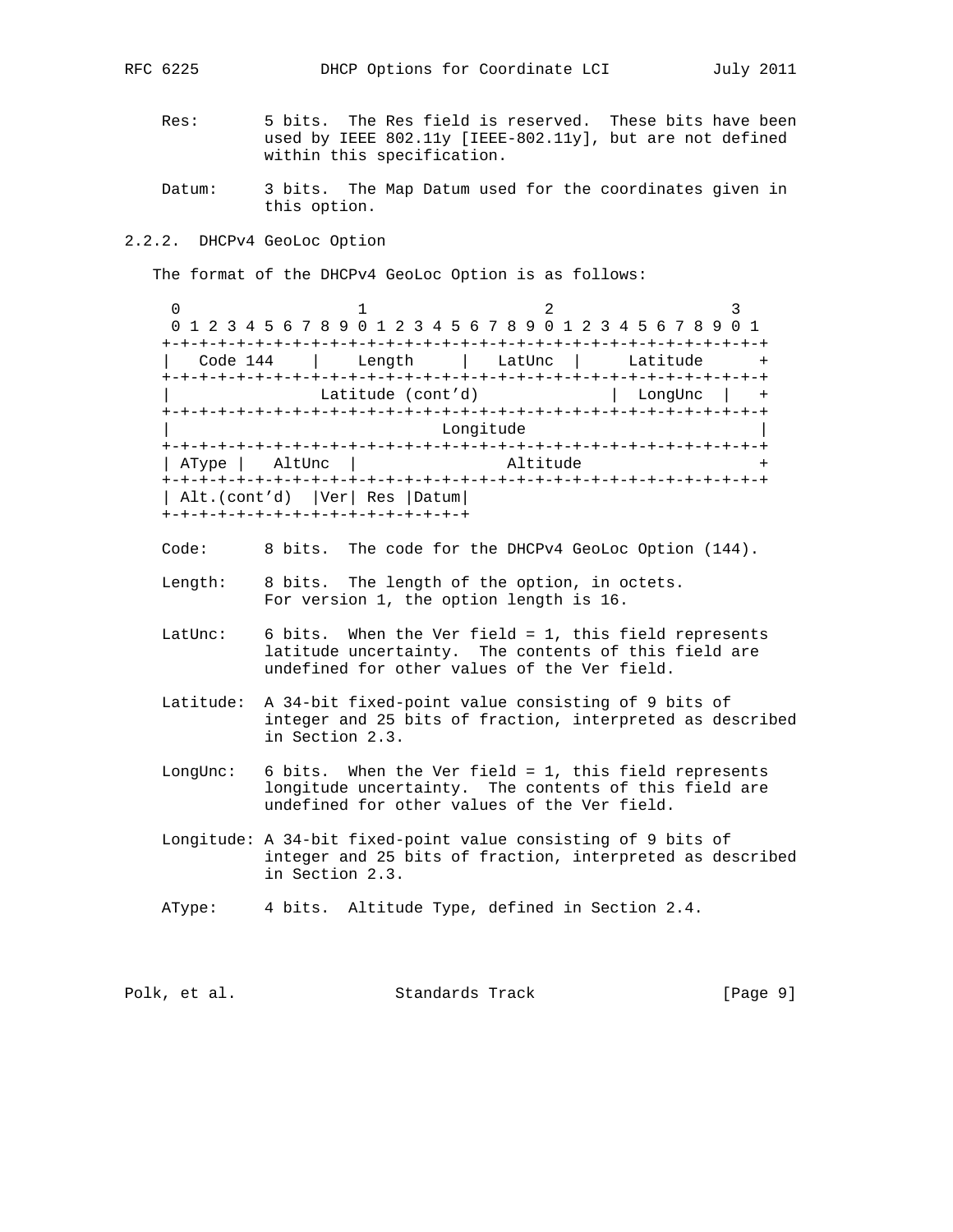- AltUnc: 6 bits. When the Ver field = 1, this field represents altitude uncertainty. The contents of this field are undefined for other values of the Ver field.
- Altitude: A 30-bit value defined by the AType field, described in Section 2.4.
- Ver: The Ver field is 2 bits, providing for four potential versions. This specification defines the behavior of version 1. The Ver field is always located at the same offset from the beginning of the option, regardless of the version in use.
- Res: 3 bits. The Res field is reserved. These bits have been used by [IEEE-802.11y], but are not defined within this specification.
- Datum: 3 bits. The Map Datum used for the coordinates given in this option.
- 2.2.3. Option Support
- 2.2.3.1. Client Support

 DHCPv4 clients implementing this specification MUST support receiving the DHCPv4 GeoLoc Option 144 (version 1), and MAY support receiving the DHCPv4 GeoConf Option 123 (originally defined in RFC 3825 [RFC3825]).

 DHCPv4 clients request the DHCPv4 server to send GeoConf Option 123, GeoLoc Option 144, or both via inclusion of the Parameter Request List option. As noted in Section 9.8 of RFC 2132 [RFC2132]:

 This option is used by a DHCP client to request values for specified configuration parameters. The list of requested parameters is specified as n octets, where each octet is a valid DHCP option code as defined in this document.

 The client MAY list the options in order of preference. The DHCP server is not required to return the options in the requested order, but MUST try to insert the requested options in the order requested by the client.

Polk, et al. Standards Track [Page 10]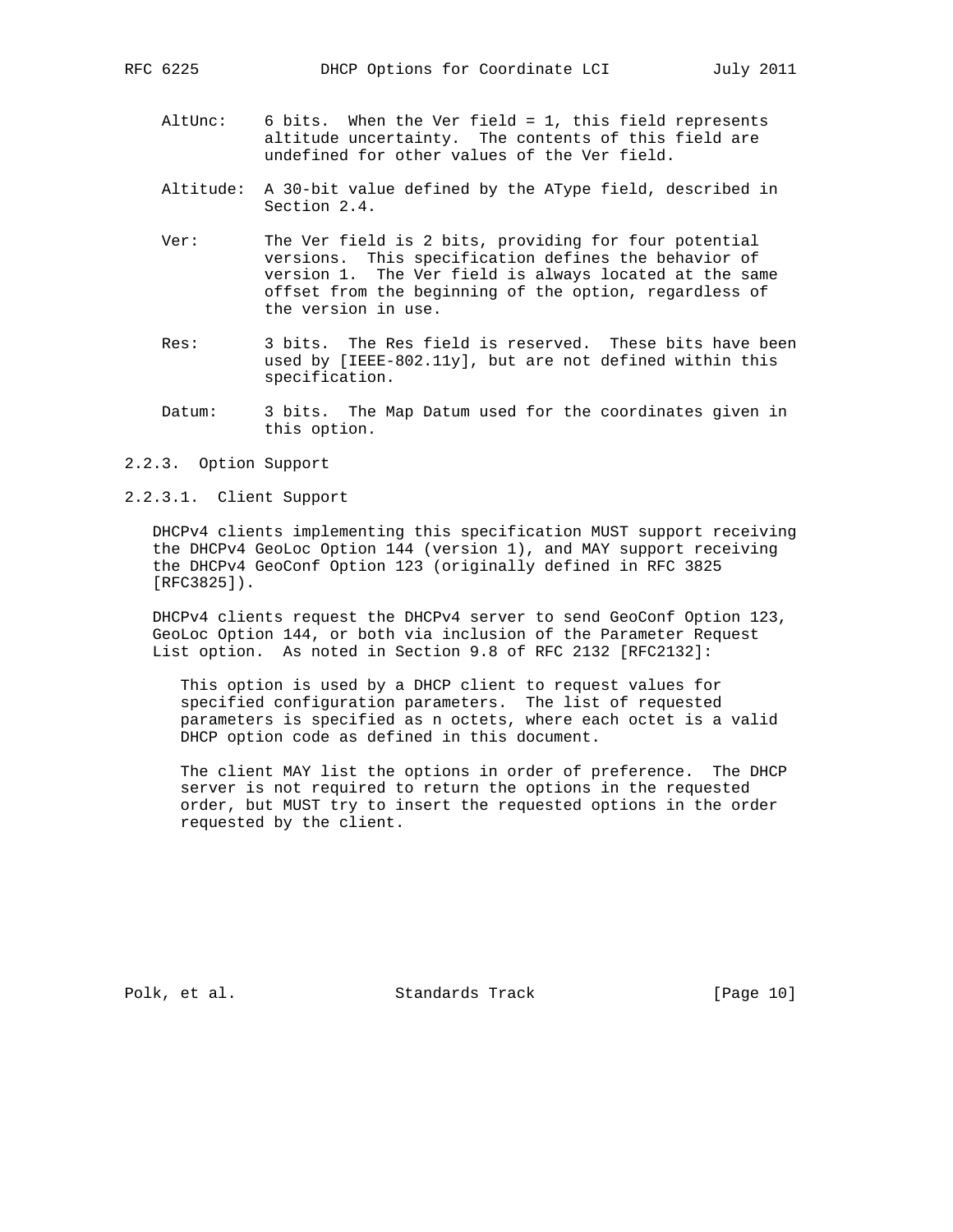When DHCPv4 and DHCPv6 clients implementing this specification do not understand a datum value, they MUST assume a World Geodetic System 1984 (WGS84) [WGS84] datum (European Petroleum Survey Group (EPSG) [EPSG] 4326 or 4979, depending on whether there is an altitude value present) and proceed accordingly. Assuming that a less accurate location value is better than none, this ensures that some (perhaps less accurate) location is available to the client.

# 2.2.3.2. Server Option Selection

 A DHCPv4 server implementing this specification MUST support sending GeoLoc Option 144 version 1 and SHOULD support sending GeoConf Option 123 in responses.

 A DHCPv4 server that provides location information SHOULD honor the Parameter Request List included by the DHCPv4 client in order to decide whether to send GeoConf Option 123, GeoLoc Option 144, or both in the Response.

#### 2.3. Latitude and Longitude Fields

 The latitude and longitude values in this specification are encoded as 34-bit, two's complement, fixed-point values with 9 integer bits and 25 fractional bits. The exact meaning of these values is determined by the datum; the description in this section applies to the datums defined in this document. This document uses the same definition for all datums it specifies.

 When encoding, latitude and longitude values are rounded to the nearest 34-bit binary representation. This imprecision is considered acceptable for the purposes to which this form is intended to be applied and is ignored when decoding.

 Positive latitudes are north of the equator, and negative latitudes are south of the equator. Positive longitudes are east of the Prime Meridian, and negative (two's complement) longitudes are west of the Prime Meridian.

 Within the coordinate reference systems defined in this document (Datum values 1-3), longitude values outside the range of -180 to 180 decimal degrees or latitude values outside the range of -90 to 90 degrees MUST be considered invalid. Server implementations SHOULD prevent the entry of invalid values within the selected coordinate reference system. Location consumers MUST ignore invalid location coordinates and SHOULD log errors related to invalid location.

Polk, et al. Standards Track [Page 11]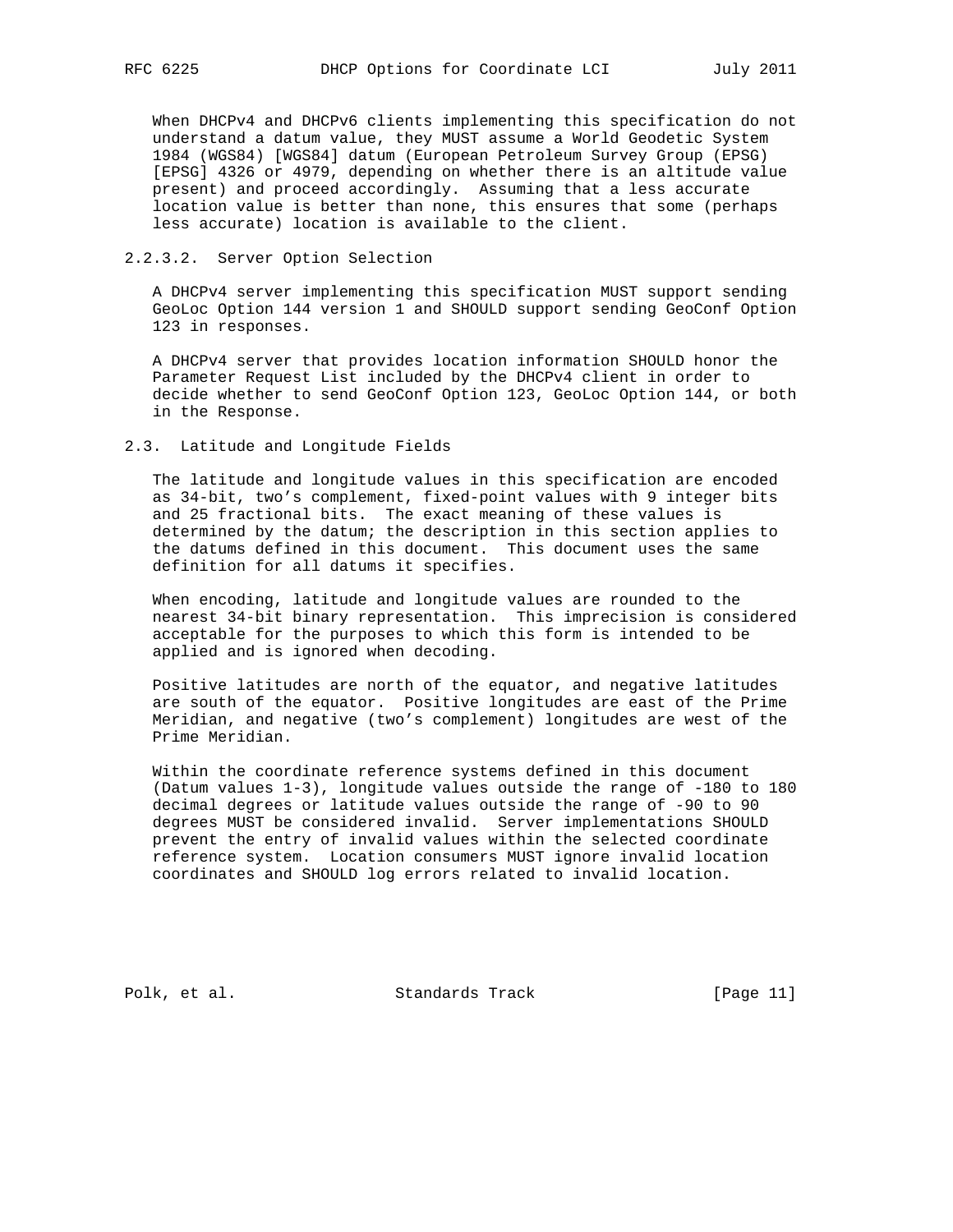# 2.3.1. Latitude and Longitude Resolution

 In the DHCPv4 GeoConf Option 123, the LaRes value encodes the number of high-order latitude bits that MUST be considered valid. Any bits entered to the right of this limit MUST NOT be considered valid and might be purposely false, or zeroed by the sender. The examples in Appendix B illustrate that a smaller value in the resolution field increases the area within which the device is located. A value of 2 in the LaRes field indicates a precision of no greater than 1/6th that of the globe (see the first example of Appendix B). A value of 34 in the LaRes field indicates a precision of about 3.11 mm in latitude at the equator.

 In the DHCPv4 GeoConf Option 123, the LoRes value encodes the number of high-order longitude bits that MUST be considered valid. Any bits entered to the right of this limit MUST NOT be considered valid and might be purposely false, or zeroed by the sender. A value of 2 in the LoRes field indicates precision of no greater than 1/6th that of the globe (see the first example of Appendix B). A value of 34 in the LoRes field indicates a precision of about 2.42 mm in longitude (at the equator). Because lines of longitude converge at the poles, the distance is smaller (better precision) for locations away from the equator.

# 2.3.2. Latitude and Longitude Uncertainty

 In the DHCPv6 GeoLoc Option 63 and the DHCPv4 GeoLoc Option 144, the Latitude and Longitude Uncertainty fields (LatUnc and LongUnc) quantify the amount of uncertainty in each of the latitude and longitude values, respectively. A value of 0 is reserved to indicate that the uncertainty is unknown; values greater than 34 are reserved.

 A point within the region of uncertainty is selected to be the encoded point; the centroid of the region is often an appropriate choice. The value for uncertainty is taken as the distance from the selected point to the furthest extreme of the region of uncertainty on that axis. This is demonstrated in the figure below, which shows a two-dimensional polygon that is projected on each axis. In the figure, "X" marks the point that is selected; the ranges marked with "U" indicate the uncertainty.

Polk, et al. Standards Track [Page 12]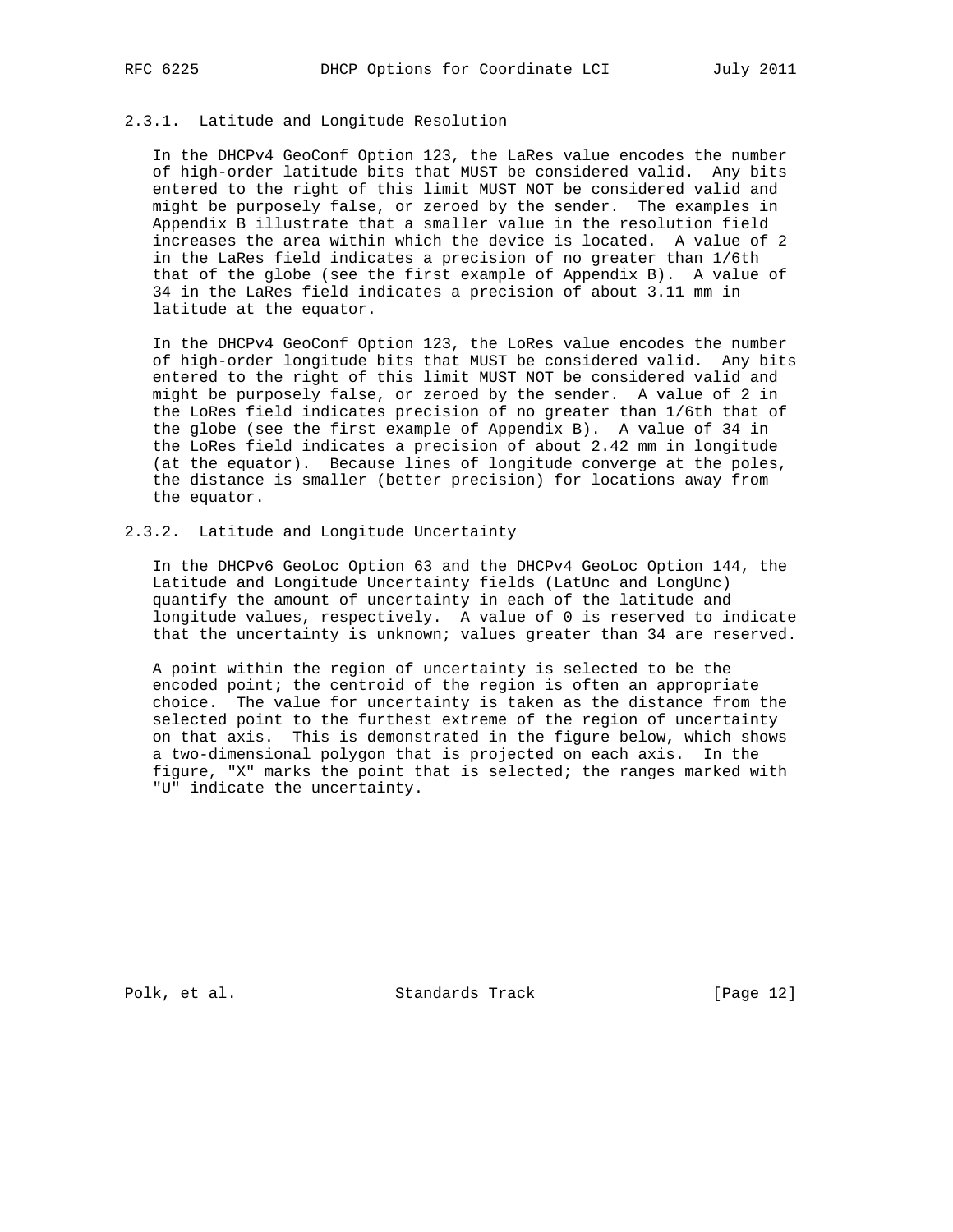

 Key  $--$ 

 $V,$   $\sim$  = vertical arrows, delimiting the vertical uncertainty range. <> = horizontal arrows, delimiting the horizontal uncertainty range.

Uncertainty applies to each axis independently.

 The amount of uncertainty can be determined from the encoding by taking 2 to the power of 8, less the encoded value, as is shown in the following formula, where "x" is the encoded integer value:

uncertainty =  $2 \wedge (8 - x)$ 

 The result of this formula is expressed in degrees of latitude or longitude. The uncertainty is added to the base latitude or longitude value to determine the maximum value in the uncertainty range; similarly, the uncertainty is subtracted from the base value to determine the minimum value. Note that because lines of longitude converge at the poles, the actual distance represented by this uncertainty changes with the distance from the equator.

 If the maximum or minimum latitude values derived from applying uncertainty are outside the range of -90 to +90, these values are trimmed to within this range. If the maximum or minimum longitude values derived from applying uncertainty are outside the range of -180 to +180, then these values are normalized to this range by adding or subtracting 360 as necessary.

Polk, et al. Standards Track [Page 13]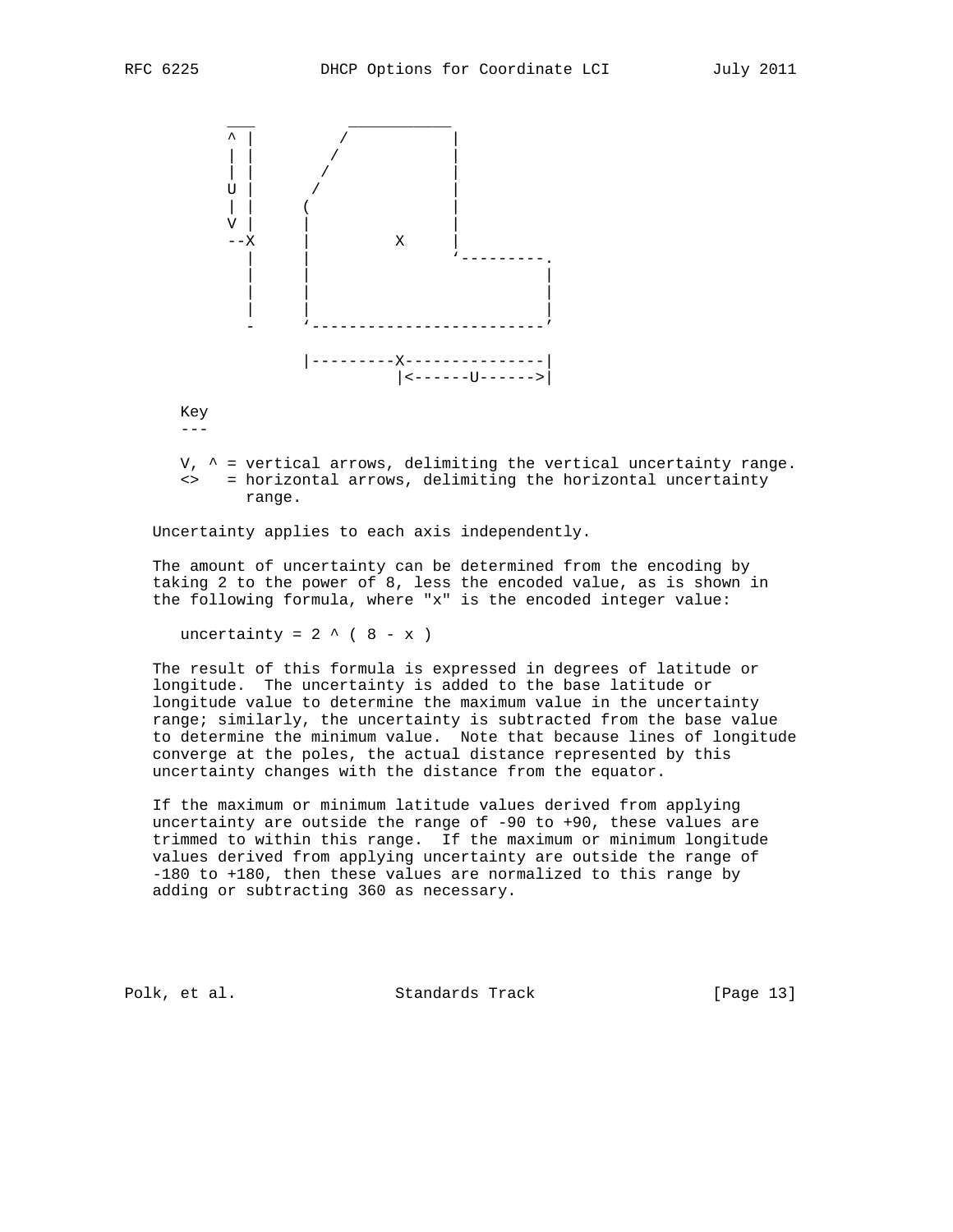The encoded value is determined by subtracting the next highest whole integer value for the base 2 logarithm of uncertainty from 8, as is shown by the following formula, where uncertainty is the midpoint of the known range less the lower bound of that range:

 $x = 8 - \text{ceil}( \log 2(\text{uncertainty}) )$ 

 Note that the result of encoding this value increases the range of uncertainty to the next available power of two; subsequent repeated encodings and decodings do not change the value. Only increasing uncertainty means that the associated confidence does not have to decrease.

2.4. Altitude

 How the altitude value is interpreted depends on the Altitude Type (AType) value and the selected datum. Three Altitude Type values are defined in this document: unknown (0), meters (1), and floors (2).

2.4.1. No Known Altitude (AType = 0)

 In some cases, the altitude of the location might not be provided. An Altitude Type value of zero indicates that the altitude is not given to the client. In this case, the Altitude and Altitude Uncertainty fields can contain any value and MUST be ignored.

2.4.2. Altitude in Meters (AType = 1)

 If the Altitude Type has a value of one, altitude is measured in meters, in relation to the zero set by the vertical datum. For AType = 1, the altitude value is expressed as a 30-bit, fixed-point, two's complement integer with 22 integer bits and 8 fractional bits.

2.4.3. Altitude in Floors (AType = 2)

 A value of two for Altitude Type indicates that the altitude value is measured in floors. Since altitude in meters may not be known within a building, a floor indication may be more useful. For AType = 2, the altitude value is expressed as a 30-bit, fixed-point, two's complement integer with 22 integer bits and 8 fractional bits.

 This value is relevant only in relation to a building; the value is relative to the ground level of the building. Floors located below ground level are represented by negative values. In some buildings, it might not be clear which floor is at ground level, or an intermediate floor might be hard to identify as such. Determining

Polk, et al. Standards Track [Page 14]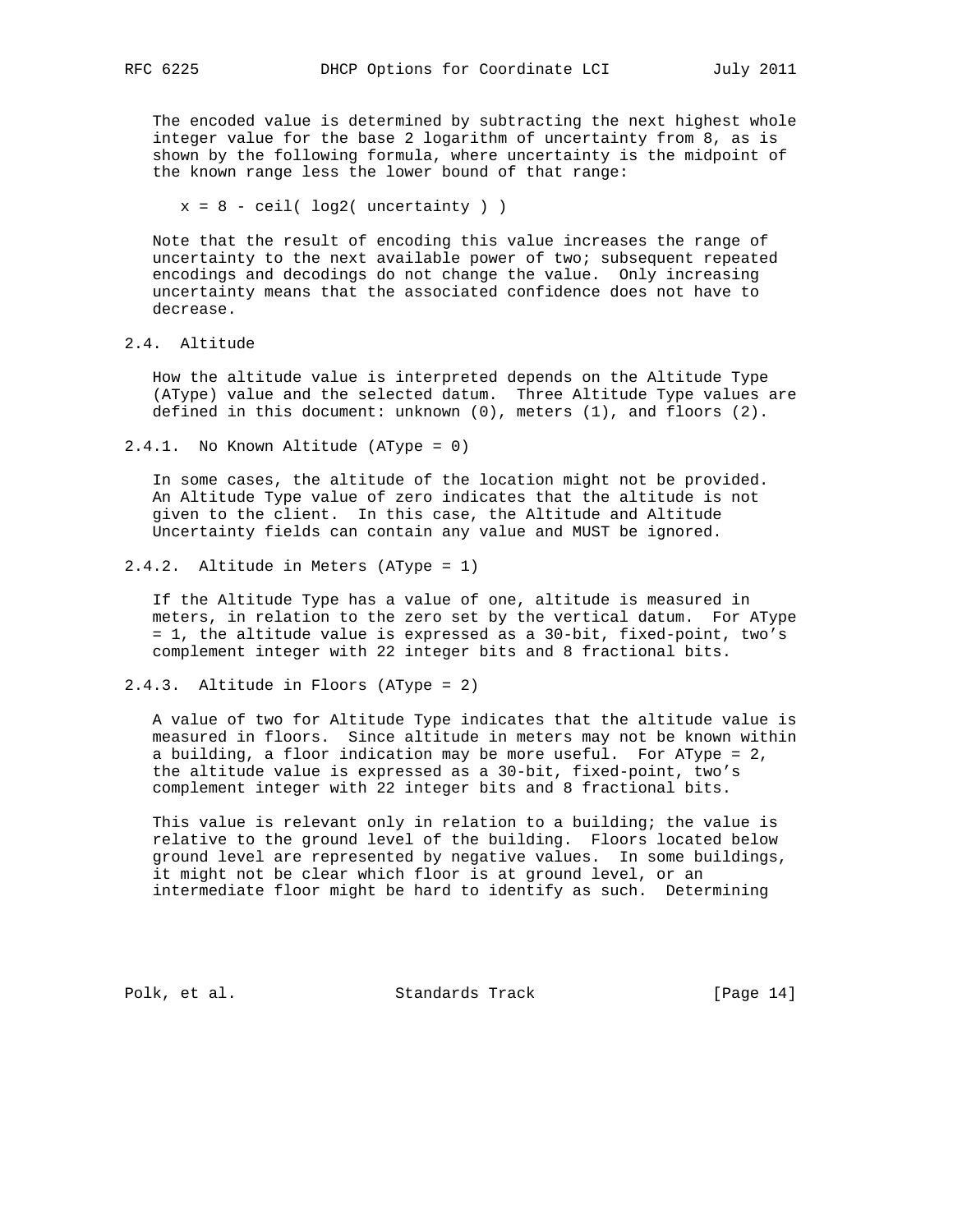what floor is at ground level and what constitutes a sub-floor as opposed to a naturally numbered floor is left to local interpretation.

 Larger values represent floors that are farther away from floor 0 such that:

- if positive, the floor value is farther above the ground floor.

- if negative, the floor value is farther below the ground floor.

 Non-integer values can be used to represent intermediate or sub-floors, such as mezzanine levels. Example: a mezzanine between floor 1 and floor 2 could be represented as a value of 1.25. Example: mezzanines between floor 4 and floor 5 could be represented as values of 4.5 and 4.75.

2.4.4. Altitude Resolution

 In the DHCPv4 GeoConf Option 123, the altitude resolution (AltRes) value encodes the number of high-order altitude bits that should be considered valid. Values above 30 (decimal) are undefined and reserved.

 If the Altitude Type value is one (AType = 1), an AltRes value of 0.0 would indicate an unknown altitude. The most precise altitude would have an AltRes value of 30. Many values of AltRes would obscure any variation due to vertical datum differences.

 The AltRes field SHOULD be set to maximum precision when AType = 2 (floors) when a floor value is included in the DHCP Reply, or when AType = 0, to denote that the floor isn't known. An altitude coded as AType =  $2$ , AltRes =  $30$ , and Altitude =  $0.0$  is meaningful even outside a building, and represents ground level at the given latitude and longitude.

2.4.5. Altitude Uncertainty

 In the DHCPv6 GeoLoc Option 63 or the DHCPv4 GeoLoc Option 144, the AltUnc value quantifies the amount of uncertainty in the altitude value. As with LatUnc and LongUnc, a value of 0 for AltUnc is reserved to indicate that altitude uncertainty is not known; values above 30 are also reserved. Altitude uncertainty only applies to Altitude Type 1.

Polk, et al. Standards Track [Page 15]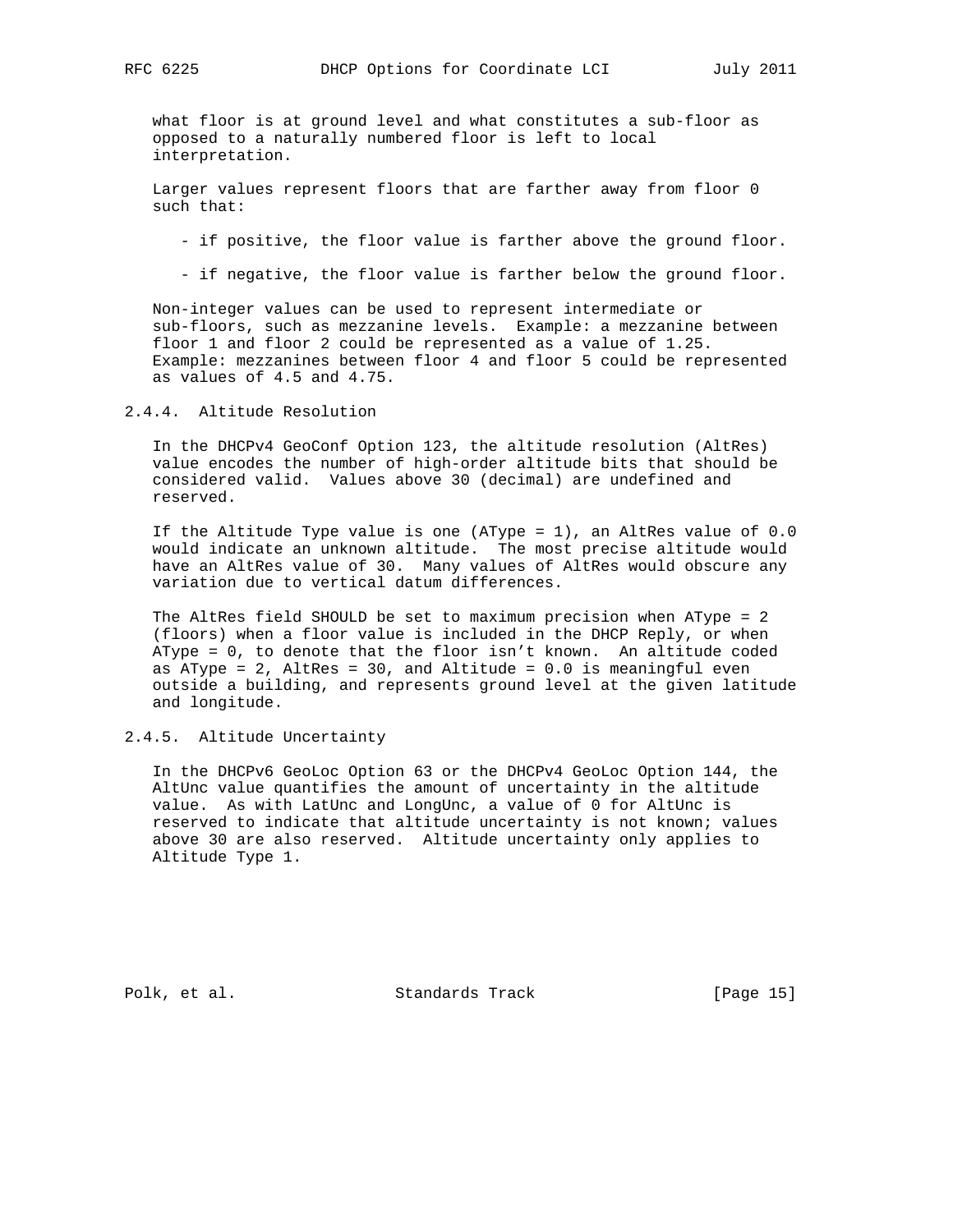The amount of altitude uncertainty can be determined by the following formula, where x is the encoded integer value:

Uncertainty =  $2 \wedge (21 - x)$ 

This value uses the same units as the associated altitude.

 Similarly, a value for the encoded integer value can be derived by the following formula:

 $x = 21 - \text{ceil}(\text{log}2(\text{uncertainty}))$ 

2.5. Datum

 The Datum field determines how coordinates are organized and related to the real world. Three datums are defined in this document, based on the definitions in [OGP.Geodesy]:

 1: WGS84 (Latitude, Longitude, Altitude): The World Geodetic System 1984 [WGS84] coordinate reference system.

 This datum is identified by the European Petroleum Survey Group (EPSG)/International Association of Oil & Gas Producers (OGP) with the code 4979, or by the URN "urn:ogc:def:crs:EPSG::4979". Without altitude, this datum is identified by the EPSG/OGP code 4326 and the URN "urn:ogc:def:crs:EPSG::4326".

 2: NAD83 (Latitude, Longitude) + NAVD88: This datum uses a combination of the North American Datum 1983 (NAD83) for horizontal (Latitude and Longitude) values, plus the North American Vertical Datum of 1988 (NAVD88) vertical datum.

 This datum is used for referencing location on land (not near tidal water) within North America.

 NAD83 is identified by the EPSG/OGP code of 4269, or the URN "urn:ogc:def:crs:EPSG::4269". NAVD88 is identified by the EPSG/ OGP code of 5703, or the URN "urn:ogc:def:crs:EPSG::5703".

 3: NAD83 (Latitude, Longitude) + MLLW: This datum uses a combination of the North American Datum 1983 (NAD83) for horizontal (Latitude and Longitude) values, plus the Mean Lower Low Water (MLLW) vertical datum.

 This datum is used for referencing location on or near tidal water within North America.

Polk, et al. Standards Track [Page 16]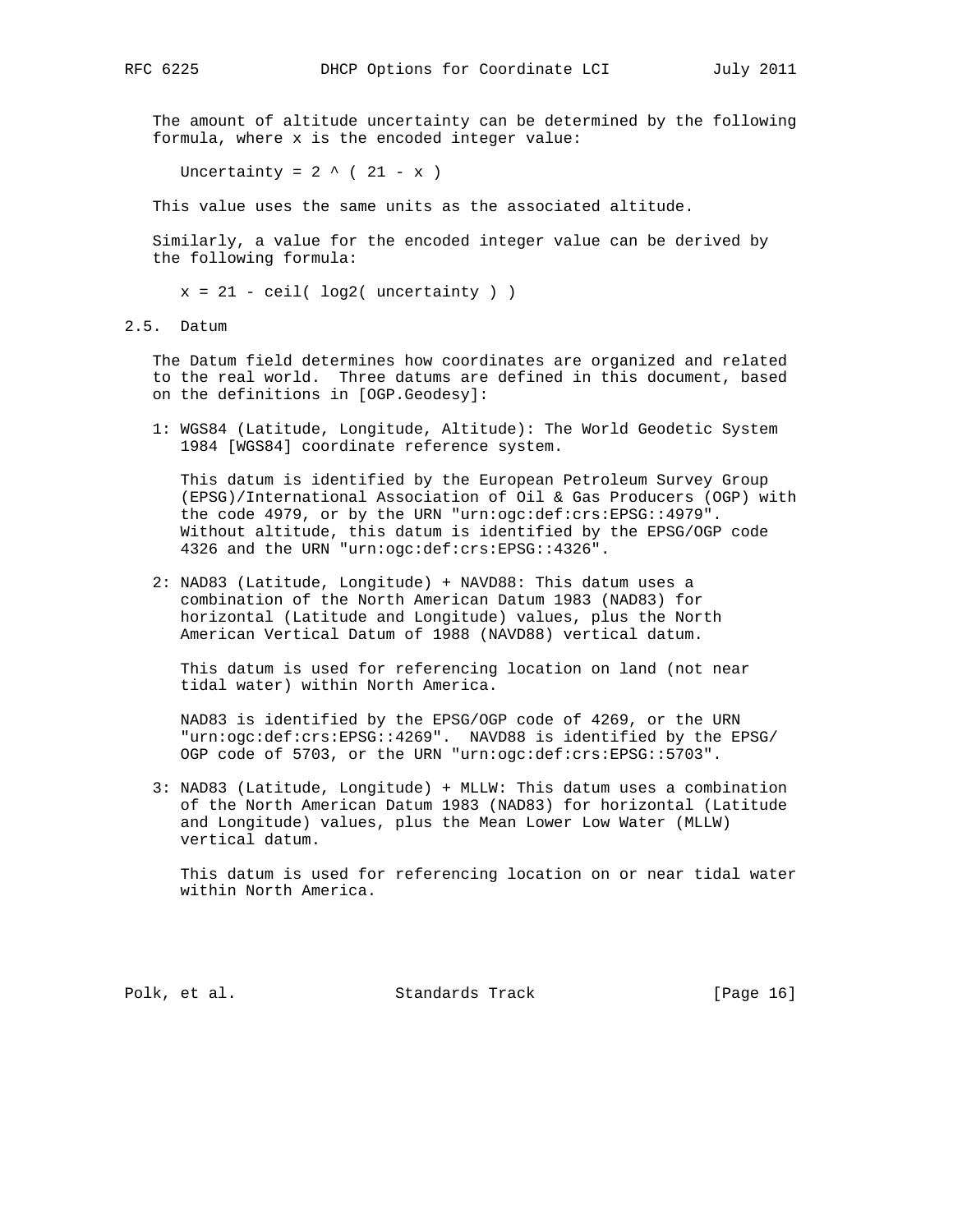NAD83 is identified by the EPSG/OGP code of 4269, or the URN "urn:ogc:def:crs:EPSG::4269". MLLW does not have a specific code or URN.

All hosts MUST support the WGS84 datum (Datum 1).

3. Security Considerations

 Geopriv requirements (including security requirements) are discussed in "Geopriv Requirements" [RFC3693]. A threat analysis is provided in "Threat Analysis of the Geopriv Protocol" [RFC3694].

 Since there is no privacy protection for DHCP messages, an eavesdropper who can monitor the link between the DHCP server and requesting client can discover this LCI.

 To minimize the unintended exposure of location information, the LCI option SHOULD be returned by DHCP servers only when the DHCP client has included this option in its 'parameter request list' (Section 3.5 of [RFC2131], Section 9.8 of [RFC2132]).

 Where critical decisions might be based on the value of this option, DHCP authentication as defined in "Authentication for DHCP Messages" [RFC3118] and "Dynamic Host Configuration Protocol for IPv6 (DHCPv6)" [RFC3315] SHOULD be used to protect the integrity of the DHCP options.

 Link-layer confidentiality and integrity protection may also be employed to reduce the risk of location disclosure and tampering.

- 4. IANA Considerations
- 4.1. DHCP Options

 This document defines the DHCPv6 GeoLoc Option (see Section 2.1), which has been assigned a DHCPv6 option code of 63 per [RFC3315]:

| Value | Description        | Reference |
|-------|--------------------|-----------|
|       |                    |           |
| 63    | OPTION GEOLOCATION | RFC 6225  |

 This document defines the DHCPv4 GeoConf Option (see Section 2.2.1), which has been assigned a DHCPv4 option code of 123 from the DHCP Option space.

Polk, et al. Standards Track [Page 17]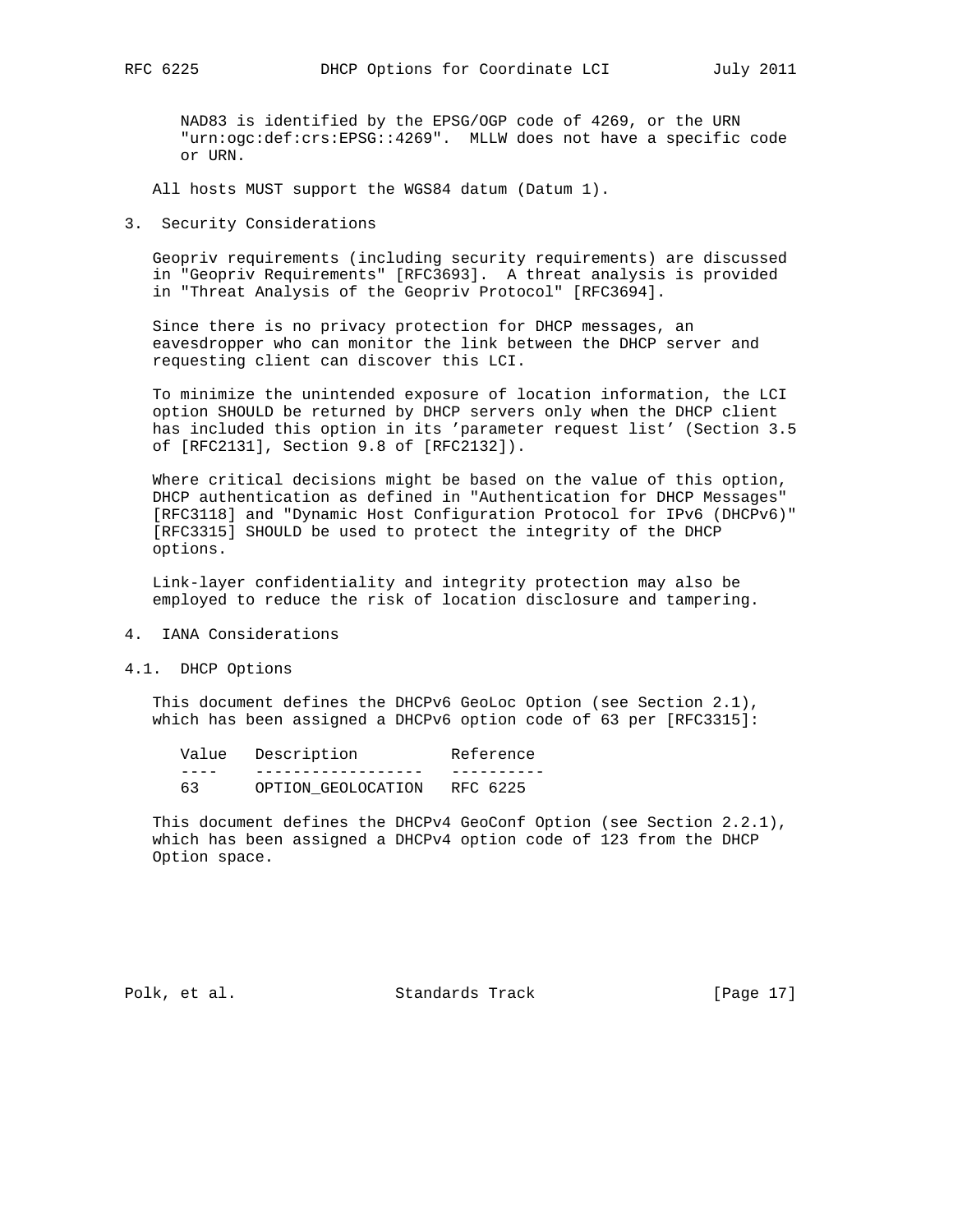This document also defines the DHCPv4 GeoLoc Option (see Section 2.2.2), which has been assigned a DHCPv4 option code of 144 per [RFC2132] [RFC2939]:

|        | Data   |                              |                  |
|--------|--------|------------------------------|------------------|
| Name   | Lenath | Meaning                      | Reference        |
|        |        |                              |                  |
| GeoLoc | - 16   | Geospatial Location RFC 6225 |                  |
|        |        |                              | with Uncertainty |

# 4.2. Altitude Type Registry

 IANA has created and now maintains the Altitude Type registry following the guidelines below.

 The registry consists of three values: Altitude Type, Description, and Reference. These are described below.

 Altitude Type: An integer, refers to the value used in the DHCPv4 GeoConf and the DHCPv4 and DHCPv6 GeoLoc options described in this document. Values 0 - 2 are assigned. Values 3 - 15 are Unassigned [RFC5226].

Description: The description of the altitude described by this code.

 Reference: The reference to the document that describes the altitude code. This reference MUST define the way that the 30-bit altitude values and the associated 6-bit uncertainty are interpreted.

 Initial values are given below; new assignments are to be made following the "Standards Action" policies [RFC5226].

| $3 - 15$ |
|----------|

# 4.3. Datum Registry

 IANA has created and now maintains the Datum registry following the guidelines below.

 The registry consists of three values: Datum, Description, and Reference. These are described below.

Polk, et al. Standards Track [Page 18]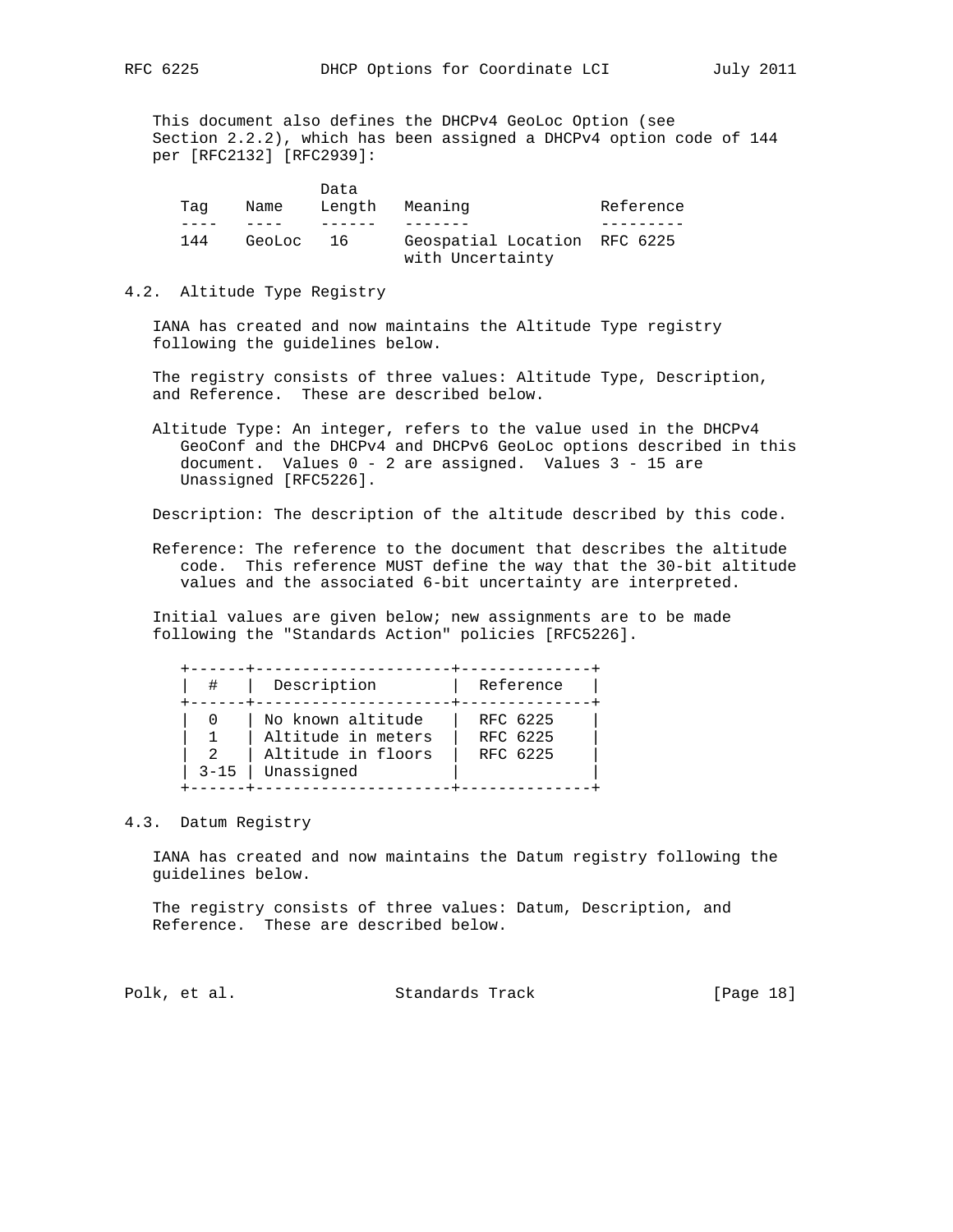Datum: An integer, refers to the value used in the DHCPv4 GeoConf and the DHCPv4 and DHCPv6 GeoLoc options described in this document. Value 0 is Reserved. Values 1 - 3 are assigned. Values 4 - 7 are Unassigned [RFC5226].

Description: The description of the altitude described by this code.

 Reference: The reference to the document that describes the Datum code. This reference MUST include specification of both the horizontal and vertical datum, and MUST define the way that the 34-bit values and the respective 6-bit uncertainties are interpreted.

 Initial values are given below; new assignments are to be made following the "Standards Action" policies [RFC5226].

| #             | Description                                                                                                            | Reference |
|---------------|------------------------------------------------------------------------------------------------------------------------|-----------|
| $\Omega$      | Reserved                                                                                                               | RFC 6225  |
|               | Vertical datum WGS 84 defined by EPSG<br>CRS Code 4327                                                                 | RFC 6225  |
| $\mathcal{L}$ | Vertical datum NAD83 defined by EPSG<br>CRS Code 4269 with North American<br>Vertical Datum of 1988 (NAVD88)           | RFC 6225  |
|               | Vertical datum NAD83 defined by EPSG<br>CRS Code 4269 with Mean Lower Low Water<br>(MLLW) as associated vertical datum | RFC 6225  |
| $4 - 7$       | Unassigned                                                                                                             |           |

4.4. GeoLoc Option Version Registry

 IANA has created and now maintains the GeoLoc Option Version registry following the guidelines below.

 The registry consists of three values: GeoLoc Option Version, Description, and Reference. These are described below.

 GeoLoc Option Version: An integer; refers to the version used in the DHCPv4 and DHCPv6 GeoLoc options described in this document. Value 0 is Reserved. Value 1 has been assigned. Values 2 - 3 are Unassigned [RFC5226].

Polk, et al. Standards Track [Page 19]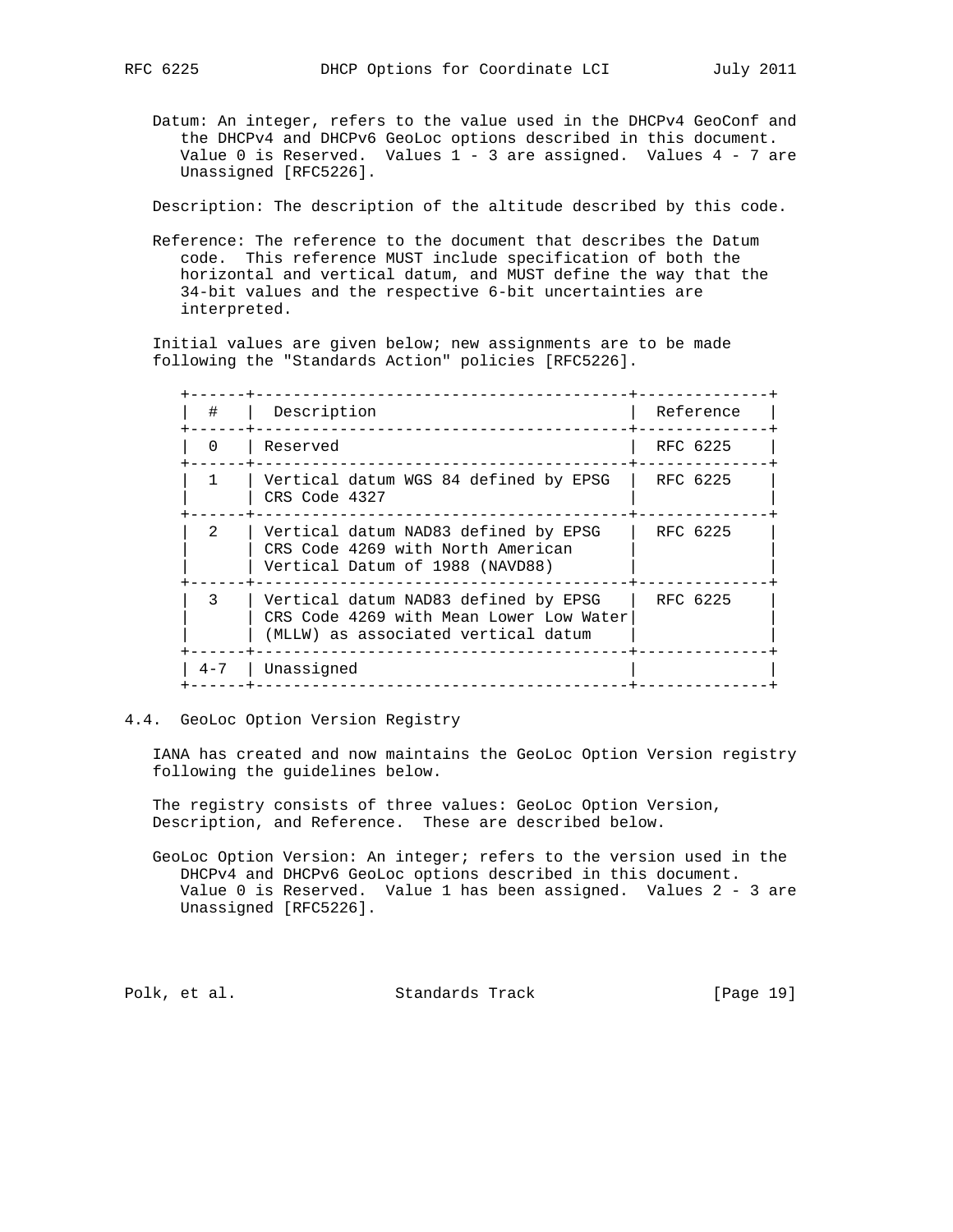Description: The description of the version described by this code.

 Reference: The reference to the document that describes the Version code.

 Initial values are given below; new assignments are to be made following the "Standards Action" policies [RFC5226].

| #       | Description                                                                                      | Reference |
|---------|--------------------------------------------------------------------------------------------------|-----------|
|         | Reserved                                                                                         | RFC 6225  |
|         | Implementations utilizing uncertainty<br>parameters for both DHCPv4 and DHCPv6<br>GeoLoc options | RFC 6225  |
| $2 - 3$ | Unassigned                                                                                       |           |

# 5. Acknowledgments

 The authors would like to thank Randall Gellens, Patrik Falstrom, Ralph Droms, Ted Hardie, Jon Peterson, Robert Sparks, Nadine Abbott, and Mykyta Yevstifeyev for their inputs and constructive comments regarding this document. Additionally, the authors would like to thank Greg Troxel for the education on vertical datums, as well as Carl Reed. Thanks to Richard Barnes for his contribution on GML mapping for resolution.

- 6. References
- 6.1. Normative References

| [EPSG]    | European Petroleum Survey Group,<br>$\text{chttp:} //$ www.epsq.orq/> and<br><http: www.epsq-reqistry.org=""></http:> . |
|-----------|-------------------------------------------------------------------------------------------------------------------------|
| [RFC2119] | Bradner, S., "Key words for use in RFCs to Indicate<br>Requirement Levels", BCP 14, RFC 2119, March 1997.               |
| [RFC2131] | Droms, R., "Dynamic Host Configuration Protocol",<br>RFC 2131, March 1997.                                              |
| [RFC2132] | Alexander, S. and R. Droms, "DHCP Options and BOOTP<br>Vendor Extensions", RFC 2132, March 1997.                        |

Polk, et al. Standards Track [Page 20]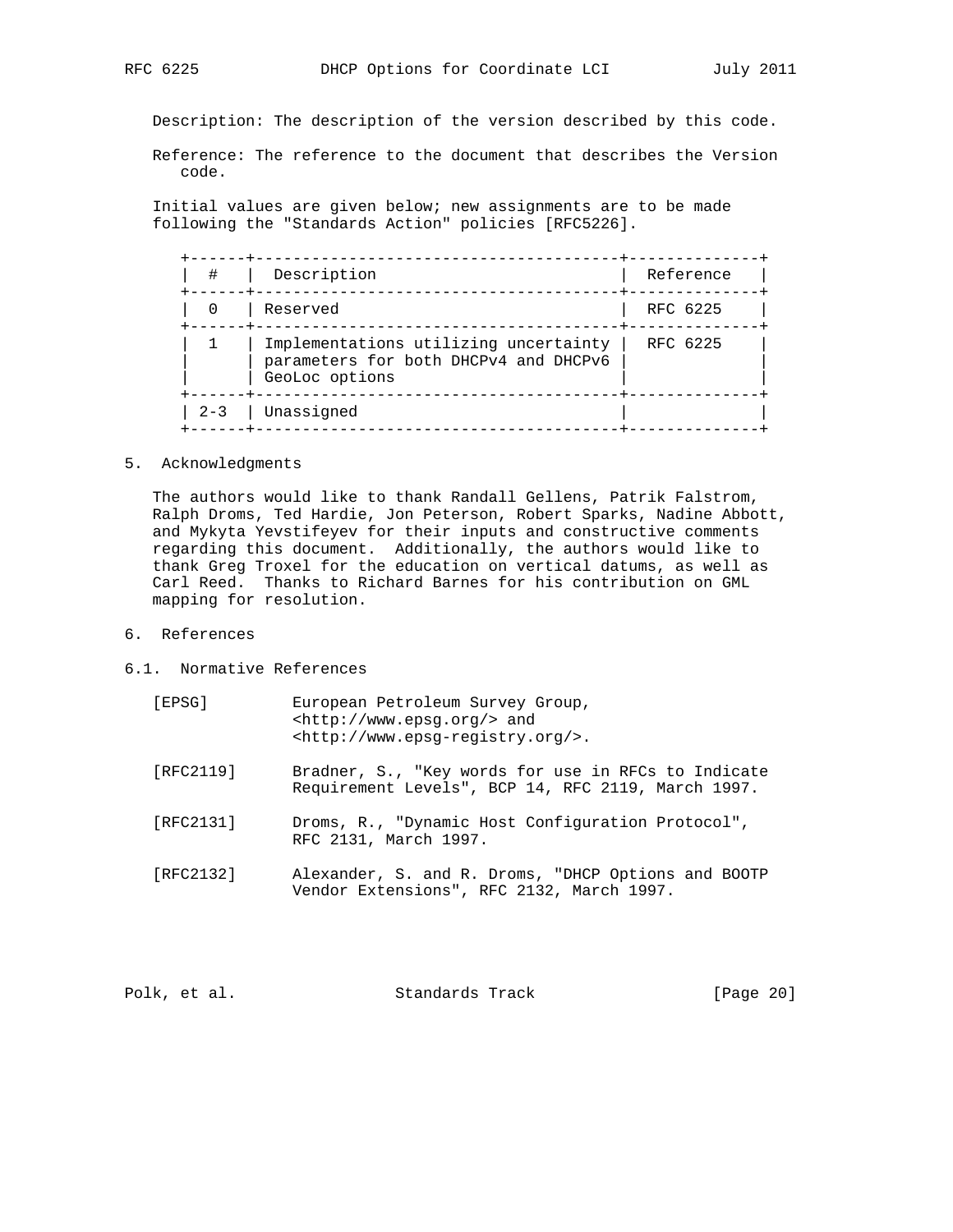- [RFC2939] Droms, R., "Procedures and IANA Guidelines for Definition of New DHCP Options and Message Types", BCP 43, RFC 2939, September 2000.
- [RFC3118] Droms, R., Ed., and W. Arbaugh, Ed., "Authentication for DHCP Messages", RFC 3118, June 2001.
- [RFC3315] Droms, R., Ed., Bound, J., Volz, B., Lemon, T., Perkins, C., and M. Carney, "Dynamic Host Configuration Protocol for IPv6 (DHCPv6)", RFC 3315, July 2003.
- [RFC5226] Narten, T. and H. Alvestrand, "Guidelines for Writing an IANA Considerations Section in RFCs", BCP 26, RFC 5226, May 2008.
- [WGS84] US National Imagery and Mapping Agency, "Department of Defense (DoD) World Geodetic System 1984 (WGS 84), Third Edition", NIMA TR8350.2, January 2000, <https://www1.nga.mil/PRODUCTSSERVICES/ GEODESYGEOPHYSICS/WORLDGEODETICSYSTEM/ Pages/default.aspx> and <http://www.ngs.noaa.gov/faq.shtml#WGS84>.
- 6.2. Informative References
	- [Convey] Polk, J., Rosen, B., and J. Peterson, "Location Conveyance for the Session Initiation Protocol", Work in Progress, May 2011.
	- [GeoShape] Thomson, M. and C. Reed, "GML 3.1.1 PIDF-LO Shape Application Schema for use by the Internet Engineering Task Force (IETF)", Candidate OpenGIS Implementation Specification 06-142, Version: 0.0.9, December 2006.
	- [IEEE-802.11y] IEEE Standard for Information technology Telecommunications and information exchange between systems - Local and metropolitan area networks - Specific requirements - Part 11: Wireless LAN Medium Access Control (MAC) and Physical Layer (PHY) specifications Amendment 3: 3650-3700 MHz Operation in USA, November 2008.
	- [NENA] National Emergency Number Association (NENA), NENA Technical Information Document on Model Legislation Enhanced 911 for Multi-Line Telephone Systems, <www.nena.org>.

Polk, et al. Standards Track [Page 21]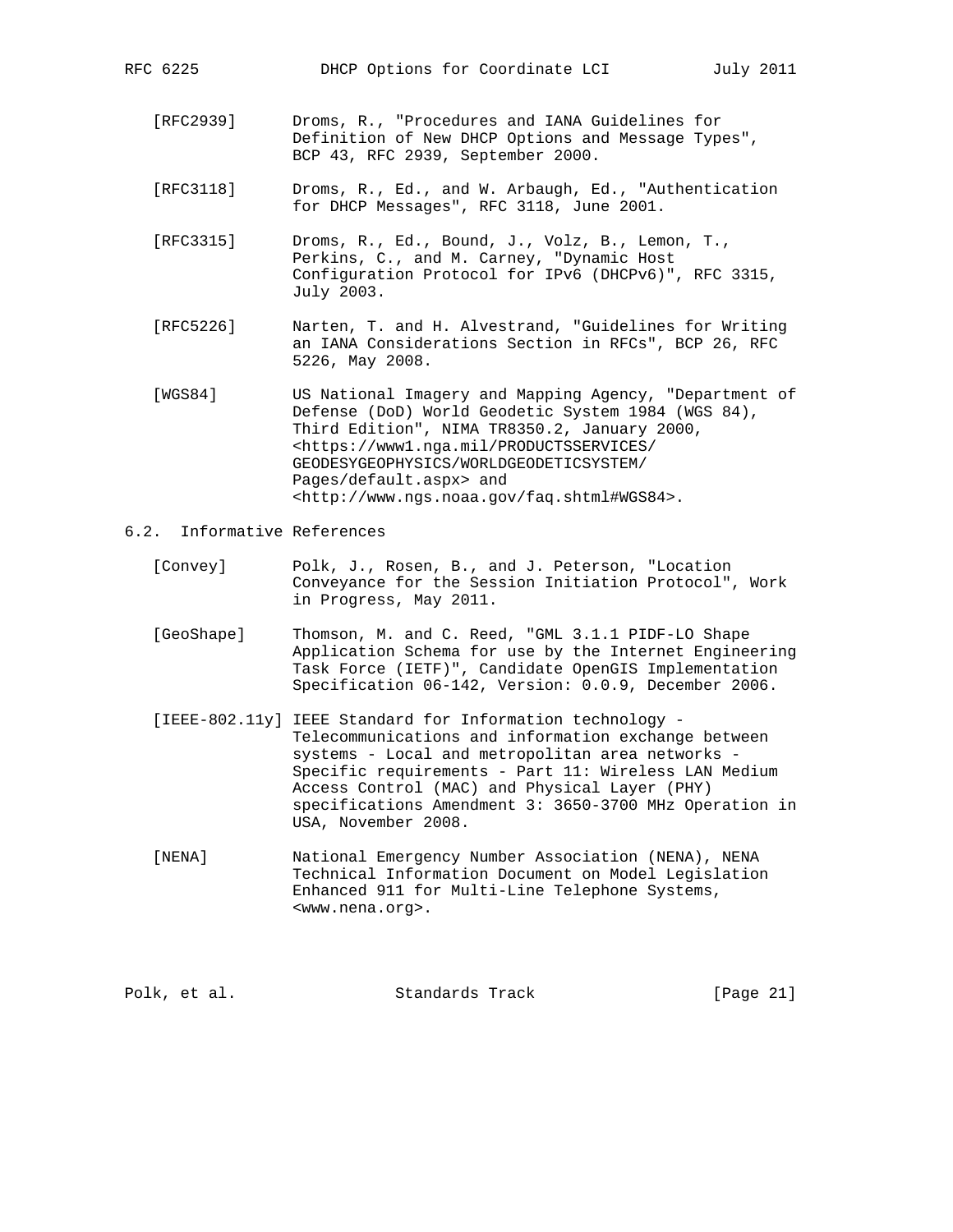- 
- [OGC-GML3.1.1] Portele, C., Cox, S., Daisy, P., Lake, R., and A. Whiteside, "Geography Markup Language (GML) 3.1.1", OGC 03-105r1, July 2003.
- [OGP.Geodesy] International Association of Oil & Gas Producers (OGP) Geodesy Resources, Geomatics Committee, <http://info.ogp.org.uk/geodesy/>.
- [RFC3046] Patrick, M., "DHCP Relay Agent Information Option", RFC 3046, January 2001.
- [RFC3693] Cuellar, J., Morris, J., Mulligan, D., Peterson, J., and J. Polk, "Geopriv Requirements", RFC 3693, February 2004.
- [RFC3694] Danley, M., Mulligan, D., Morris, J., and J. Peterson, "Threat Analysis of the Geopriv Protocol", RFC 3694, February 2004.
- [RFC3825] Polk, J., Schnizlein, J., and M. Linsner, "Dynamic Host Configuration Protocol Option for Coordinate based Location Configuration Information", RFC 3825, July 2004.
- [RFC4119] Peterson, J., "A Presence-based GEOPRIV Location Object Format", RFC 4119, December 2005.
- [RFC4776] Schulzrinne, H., "Dynamic Host Configuration Protocol (DHCPv4 and DHCPv6) Option for Civic Addresses Configuration Information", RFC 4776, November 2006.
- [RFC5139] Thomson, M. and J. Winterbottom, "Revised Civic Location Format for Presence Information Data Format Location Object (PIDF-LO)", RFC 5139, February 2008.
- [RFC5491] Winterbottom, J., Thomson, M., and H. Tschofenig, "GEOPRIV Presence Information Data Format Location Object (PIDF-LO) Usage Clarification, Considerations, and Recommendations", RFC 5491, March 2009.

Polk, et al. Standards Track [Page 22]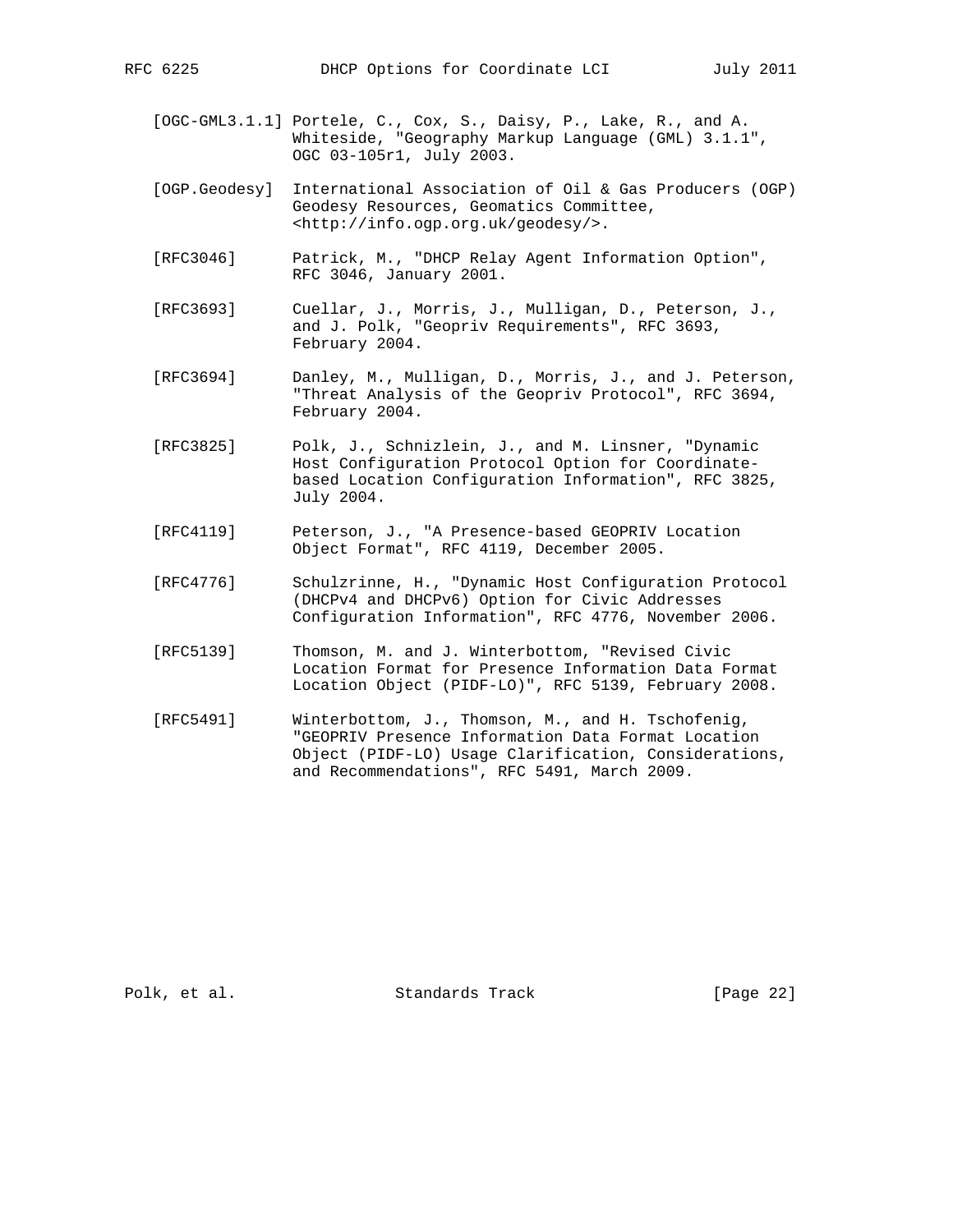Appendix A. GML Mapping

 The GML representation of a decoded DHCP option depends on what fields are specified. The DHCP format for location logically describes a geodetic prism, rectangle, or point, depending on whether altitude and uncertainty values are provided. In the absence of uncertainty information, the value decoded from the DHCP form can be expressed as a single point; this is true regardless of whether the version 0 or version 1 interpretations of the uncertainty fields are used. If the point includes altitude, it uses a three-dimensional Coordinate Reference System (CRS); otherwise, it uses a two dimensional CRS. If all fields are included along with uncertainty, the shape described is a rectangular prism. Note that this is necessary given that uncertainty for each axis is provided independently.

 If altitude or altitude uncertainty (AltUnc) is not specified, the shape is described as a rectangle using the "gml:Polygon" shape. If altitude is available, a three-dimensional CRS is used; otherwise, a two-dimensional CRS is used.

 For Datum values of 2 or 3 (NAD83), there is no available CRS URN that covers three-dimensional coordinates. By necessity, locations described in these datums can be represented by two-dimensional shapes only; that is, either a two-dimensional point or a polygon.

 If the Altitude Type is 2 (floors), then this value can be represented using a civic address object [RFC5139] that is presented alongside the geodetic object.

 This Appendix describes how the location value encoded in DHCP format for geodetic location can be expressed in GML. The mapping is valid for the DHCPv6 GeoLoc Option as well as both of the DHCPv4 GeoConf and GeoLoc options, and for the currently defined datum values (1, 2, and 3). Further version or datum definitions should provide similar mappings.

 These shapes can be mapped to GML by first computing the bounds that are described using the coordinate and uncertainty fields, then encoding the result in a GML Polygon or Prism shape.

# A.1. GML Templates

 If altitude is provided in meters (AType 1) and the datum value is WGS84 (value 1), then the proper GML shape is a Prism, with the following form (where \$value\$ indicates a value computed from the DHCP option as described below):

Polk, et al. Standards Track [Page 23]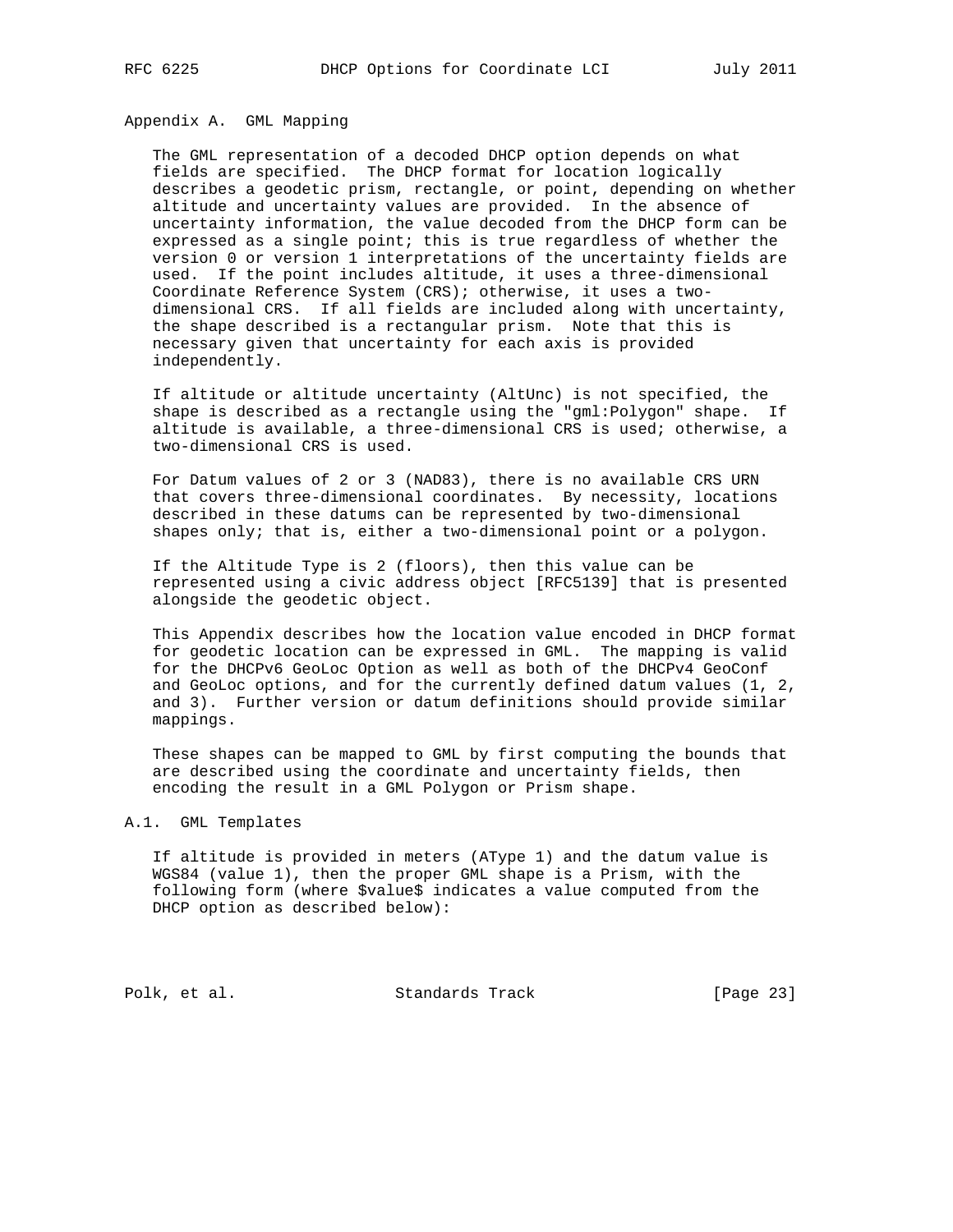```
 <gs:Prism srsName="urn:ogc:def:crs:EPSG::4979"
           xmlns:gs="http://www.opengis.net/pidflo/1.0"
           xmlns:gml="http://www.opengis.net/gml">
   <gs:base>
     <gml:Polygon>
       <gml:exterior>
         <gml:LinearRing>
           <gml:posList>
             $lowLatitude$ $lowLongitude$ $lowAltitude$
             $lowLatitude$ $highLongitude$ $lowAltitude$
             $highLatitude$ $highLongitude$ $lowAltitude$
             $highLatitude$ $lowLongitude$ $lowAltitude$
             $lowLatitude$ $lowLongitude$ $lowAltitude$
           </gml:posList>
         </gml:LinearRing>
       </gml:exterior>
     </gml:Polygon>
   </gs:base>
   <gs:height uom="urn:ogc:def:uom:EPSG::9001">
    $highAltitude - lowAltitude$
   </gs:height>
 </gs:Prism>
```
 The Polygon shape is used if altitude is omitted or specified in floors, or if either NAD83 datum is used (value 2 or 3). The corresponding GML Polygon has the following form:

```
 <gml:Polygon srsName="$2D-CRS-URN$"
              xmlns:gml="http://www.opengis.net/gml">>
   <gml:exterior>
     <gml:LinearRing>
       <gml:posList>
         $lowLatitude$ $lowLongitude$
         $lowLatitude$ $highLongitude$
         $highLatitude$ $highLongitude$
         $highLatitude$ $lowLongitude$
         $lowLatitude$ $lowLongitude$
       </gml:posList>
     </gml:LinearRing>
   </gml:exterior>
 </gml:Polygon>
```
 The value "2D-CRS-URN" is defined by the datum value: If the datum is WGS84 (value 1), then the 2D-CRS-URN is "urn:ogc:def:crs:EPSG::4326". If the datum is NAD83 (value 2 or 3), then the 2D-CRS-URN is "urn:ogc:def:crs:EPSG::4269".

Polk, et al. Standards Track [Page 24]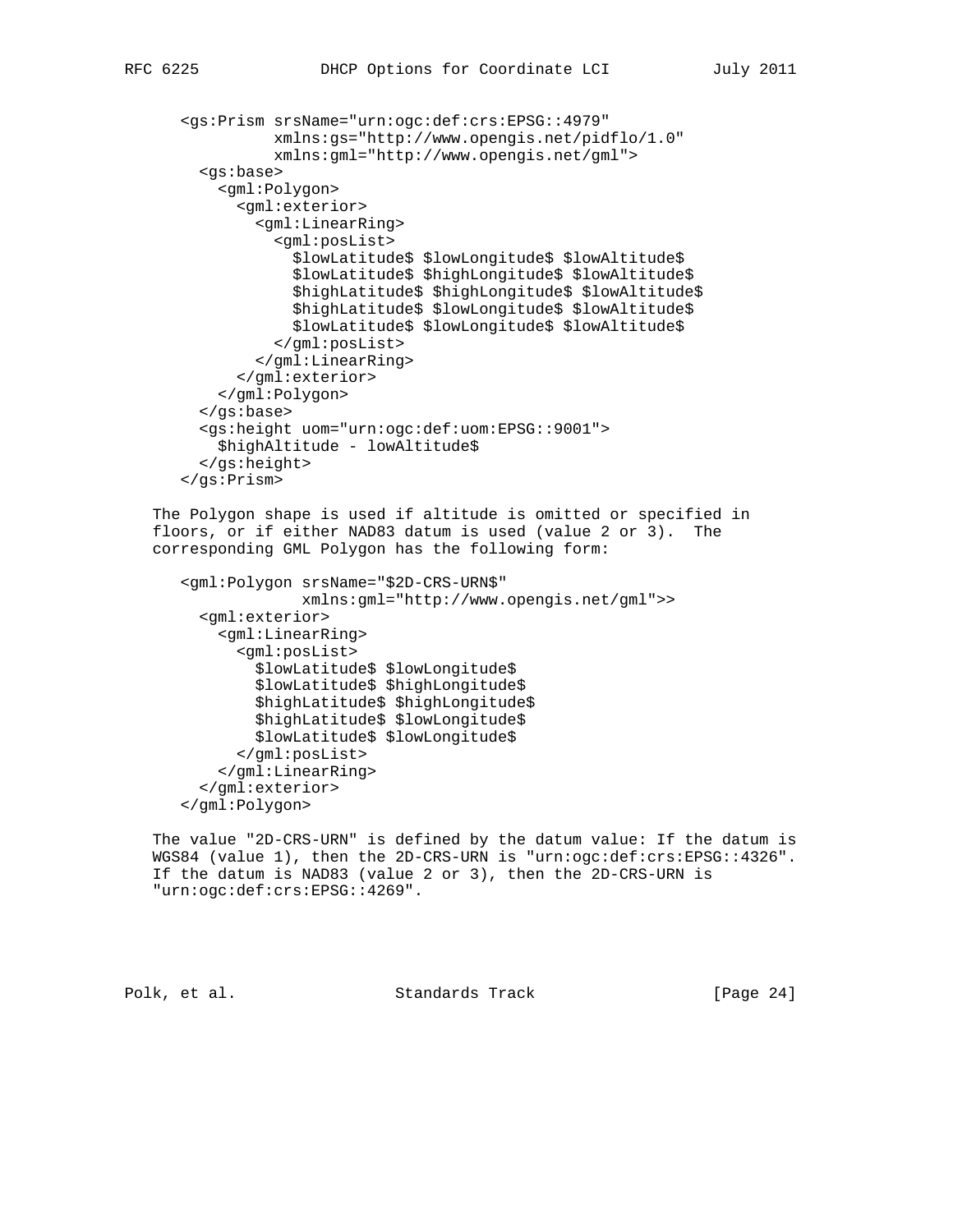A Polygon shape with the WGS84 three-dimensional CRS is used if the datum is WGS84 (value 1) and the altitude is specified in meters (Altitude Type 1), but no altitude uncertainty is specified (that is, AltUnc is 0). In this case, the value of the Altitude field is added after each of the points above, and the srsName attribute is set to the three-dimensional WGS84 CRS, namely "urn:ogc:def:crs:EPSG::4979".

 A simple point shape is used if either latitude uncertainty (LatUnc) or longitude uncertainty (LongUnc) is not specified. With altitude, this uses a three-dimensional CRS; otherwise, it uses a two dimensional CRS.

```
 <gml:Point srsName="$CRS-URN$"
            xmlns:gml="http://www.opengis.net/gml">
   <gml:pos>$Latitude$ $Longitude$ $[Altitude]$</gml:pos>
 </gml:Point>
```
A.1.1. Finding Low and High Values Using Uncertainty Fields

 For the DHCPv4 GeoConf Option 123, resolution fields are used (LaRes, LoRes, AltRes), indicating how many bits of a value contain information. Any bits beyond those indicated can be either zero or one.

 For the DHCPv6 GeoLoc Option 63 and DHCPv4 GeoLoc Option 144, the LatUnc, LongUnc, and AltUnc fields indicate uncertainty distances, denoting the bounds of the location region described by the DHCP location object.

 The two sections below describe how to compute the latitude, longitude, and altitude bounds (e.g., \$lowLatitude\$, \$highAltitude\$) in the templates above. The first section describes how these bounds are computed in the "resolution encoding" (DHCPv4 GeoConf Option 123), while the second section addresses the "uncertainty encoding" (DHCPv6 GeoLoc Option 63 and DHCPv4 GeoLoc Option 144).

A.1.1.1. Resolution Encoding

 Given a number of resolution bits (i.e., the value of a resolution field), if all bits beyond those bits are set to zero, this gives the lowest possible value. The highest possible value can be found setting all bits to one.

 If the encoded value of latitude/longitude and resolution (LaRes, LoRes) are treated as 34-bit unsigned integers, the following can be used (where ">>" is a bitwise right shift, "&" is a bitwise AND, "˜" is a bitwise negation, and "|" is a bitwise OR).

Polk, et al. Standards Track [Page 25]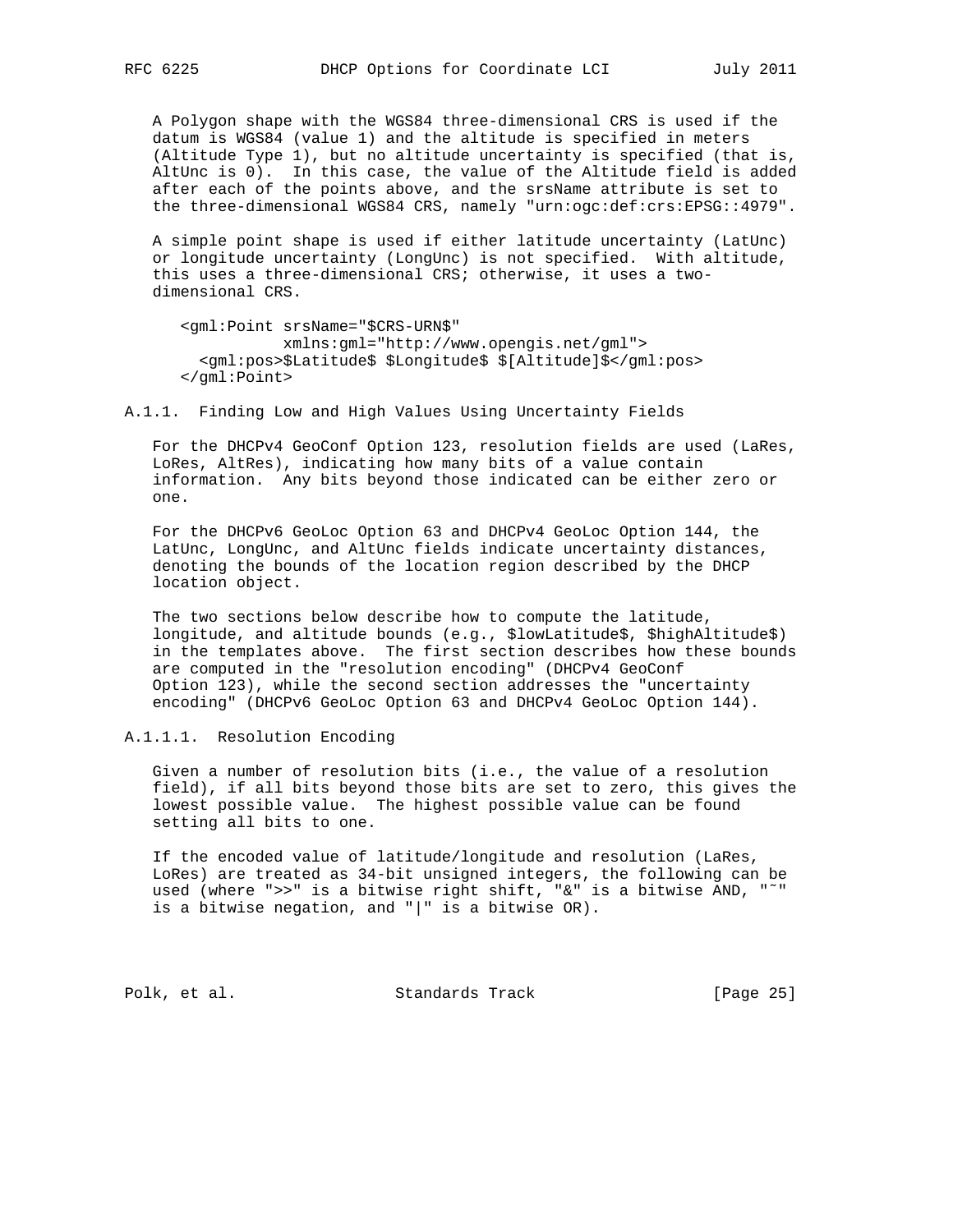mask = 0x3ffffffff >> resolution lowvalue = value & ˜mask highvalue = value  $|$  mask + 1

 Once these values are determined, the corresponding floating-point numbers can be computed by dividing the values by 2^25 (since there are 25 bits of fraction in the fixed-point representation).

 Alternatively, the lowest possible value can be found by using resolution to determine the size of the range. This method has the advantage that it operates on the decoded floating-point values. It is equivalent to the first mechanism, to a possible error of  $2^{\wedge -25}$ (2^-8 for altitude).

```
scale = 2 \wedge (9 - resolution) lowvalue = floor( value / scale ) * scale
 highvalue = lowvalue + scale
```
 Altitude resolution (AltRes) uses the same process with different constants. There are 22 whole bits in the altitude encoding (instead of 9) and 30 bits in total (instead of 34).

A.1.1.2. Uncertainty Encoding

 In the uncertainty encoding, the uncertainty fields (LongUnc/LatUnc) directly represent the logarithms of uncertainty distances. So the low and high bounds are computed by first computing the uncertainty distances, then adding and subtracting these from the value provided. If "uncertainty" is the unsigned integer value of the uncertainty field and "value" is the value of the coordinate field:

distance =  $2 \wedge (8 - \text{uncertainty})$  lowvalue = value - distance highvalue = value + distance

 Altitude uncertainty (AltUnc in version 1) uses the same process with different constants:

distance =  $2 \wedge (21 - uncertainty)$ lowvalue = value - distance

Polk, et al. Standards Track [Page 26]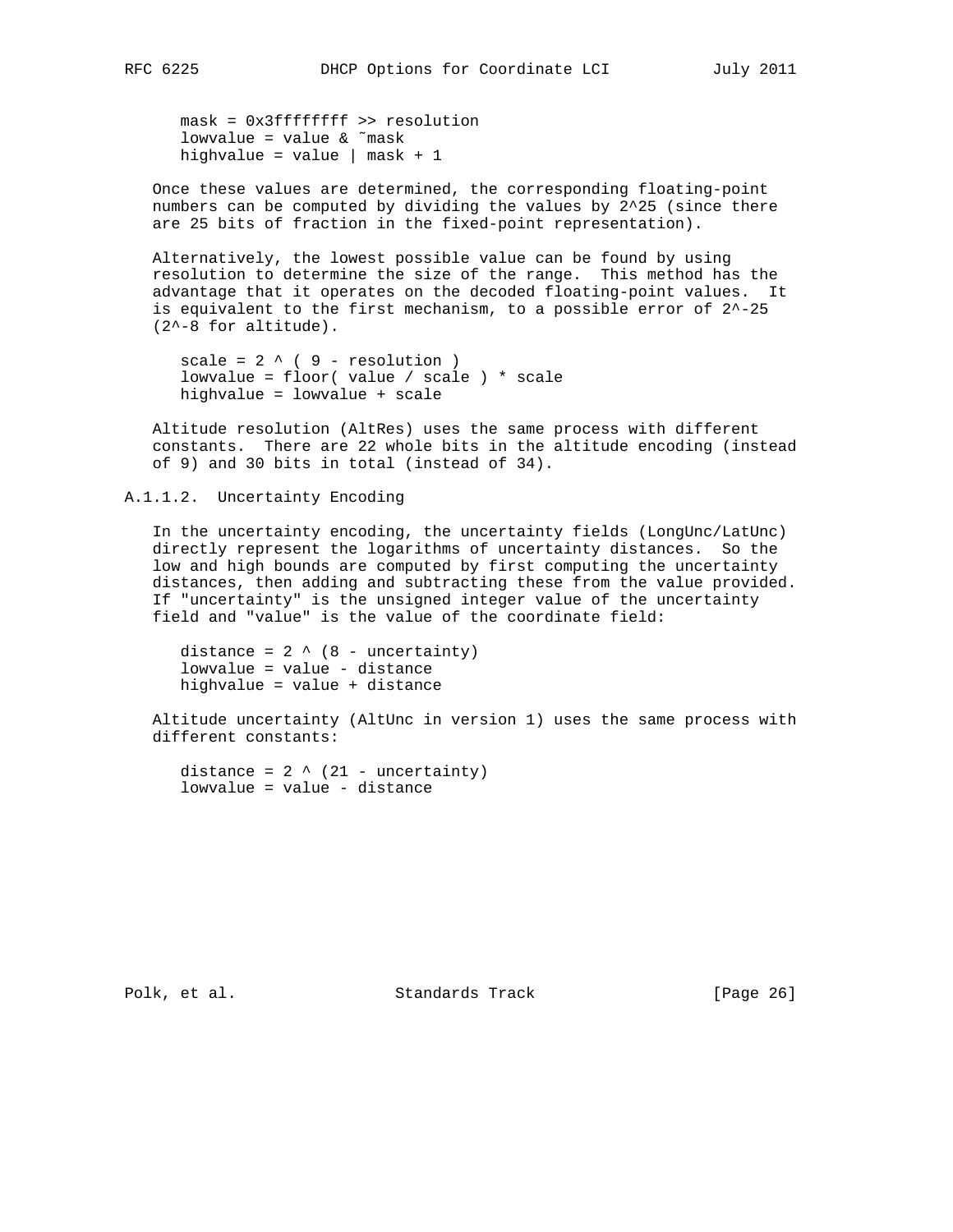Appendix B. Calculations of Resolution

 The following examples for two different locations demonstrate how the resolution values for latitude, longitude, and altitude (used in DHCPv4 GeoConf Option 123) can be calculated. In both examples, the geo-location values were derived from maps using the WGS84 map datum; therefore, in these examples, the Datum field would have a value = 1 (00000001, or 0x01).

# B.1. Location Configuration Information of "White House" (Example 1)

 The grounds of the White House in Washington D.C. (1600 Pennsylvania Ave. NW, Washington, DC 20006) can be found between 38.895375 and 38.898653 degrees North and 77.037911 and 77.035116 degrees West. In this example, we assume that we are standing on the sidewalk on the north side of the White House, between driveways. Since we are not inside a structure, we assume an altitude value of 15 meters, interpolated from the US Geological survey map, Washington, Washington West quadrangle.

 The address was NOT picked for any political reason and can easily be found on the Internet or mapping software, but was picked as an easily identifiable location on our planet.

 In this example, the requirement of emergency responders in North America via their National Emergency Number Association (NENA) Model Legislation [NENA] could be met by a LaRes value of 21 and a LoRes value of 20. This would yield a geo-location that is latitude 38.8984375 north to latitude 38.8988616 north and longitude -77.0371094 to longitude -77.0375977. This is an area of approximately 89 feet by 75 feet or 6669 square feet, which is very close to the 7000 square feet requested by NENA. In this example, a service provider could enforce that a device send location configuration information with this minimum amount of resolution for this particular location when calling emergency services.

 An approximate representation of this location might be provided using the DHCPv4 GeoConf Option 123 encoding as follows:

Polk, et al. Standards Track [Page 27]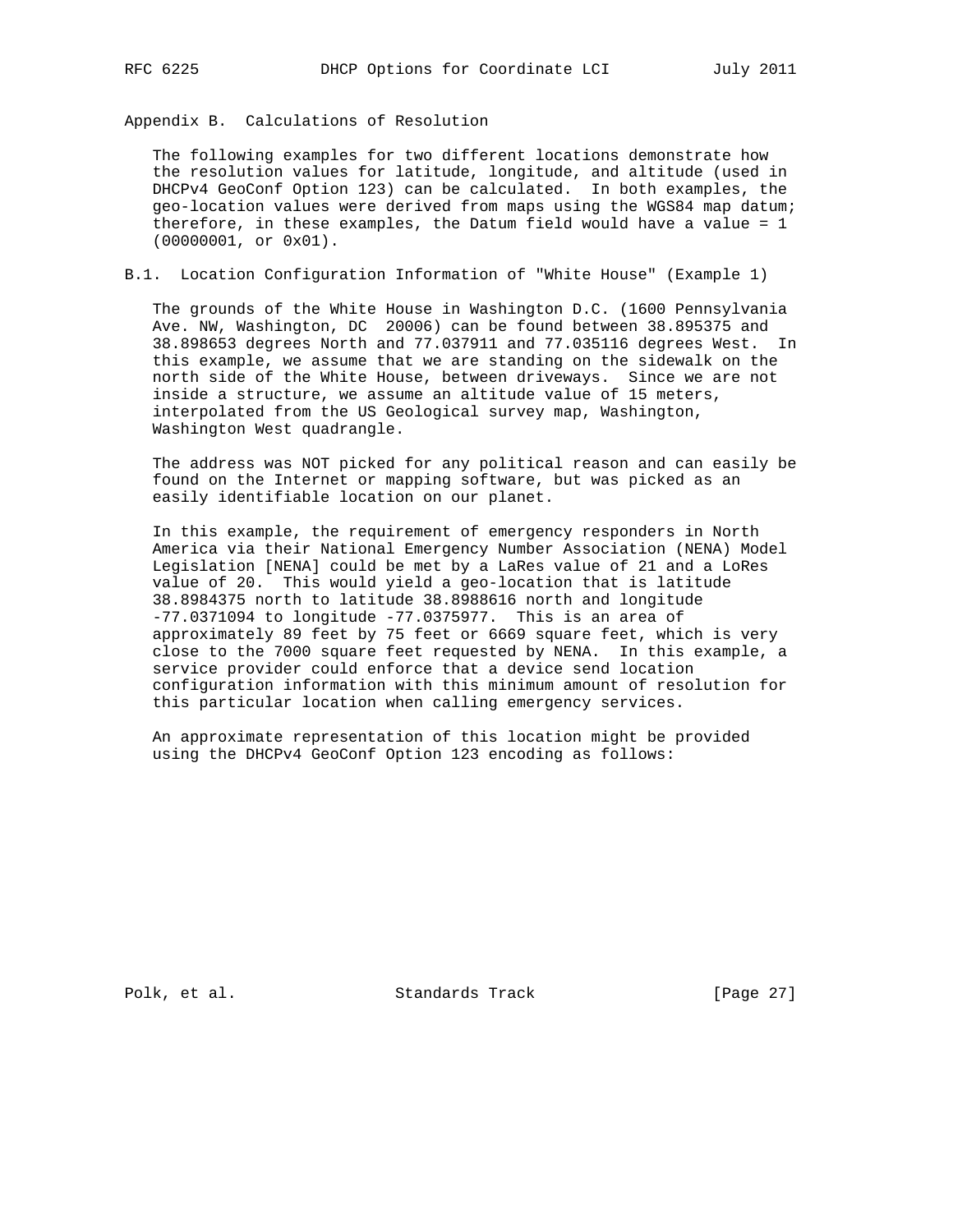$0$  and  $1$  and  $2$  3 0 1 2 3 4 5 6 7 8 9 0 1 2 3 4 5 6 7 8 9 0 1 2 3 4 5 6 7 8 9 0 1 +-+-+-+-+-+-+-+-+-+-+-+-+-+-+-+-+-+-+-+-+-+-+-+-+-+-+-+-+-+-+-+-+ | Code (123) | OptLen (16) | LaRes | Latitude . |0 1 1 1 1 0 1 1|0 0 0 1 0 0 0 0|0 1 0 0 1 0|0 0 0 1 0 0 1 1 0 1. +-+-+-+-+-+-+-+-+-+-+-+-+-+-+-+-+-+-+-+-+-+-+-+-+-+-+-+-+-+-+-+-+ . Latitude (cont'd) | LoRes | . .1 1 0 0 1 0 1 1 1 0 0 1 1 0 0 0 0 1 1 0 0 0 1 1|0 1 0 0 0 1|1 1. +-+-+-+-+-+-+-+-+-+-+-+-+-+-+-+-+-+-+-+-+-+-+-+-+-+-+-+-+-+-+-+-+ . Longitude (cont'd) | .0 1 1 0 0 1 0 1 1 1 1 0 1 1 0 1 0 1 0 0 0 0 1 0 1 1 0 0 0 1 0 0| +-+-+-+-+-+-+-+-+-+-+-+-+-+-+-+-+-+-+-+-+-+-+-+-+-+-+-+-+-+-+-+-+ | AType | AltRes | Altitude |0 0 0 1|0 1 0 0 0 1|0 0 0 0 0 0 0 0 0 0 0 0 0 0 0 0 0 0 1 1 1 1. +-+-+-+-+-+-+-+-+-+-+-+-+-+-+-+-+-+-+-+-+-+-+-+-+-+-+-+-+-+-+-+-+ . Alt (cont'd) | Res |Datum| .0 0 0 0 0 0 0 0|0 0 0 0 0|0 0 1|

+-+-+-+-+-+-+-+-+-+-+-+-+-+-+-+-+

In hexadecimal, this is 7B10484D CB986347 65ED42C4 1440000F 0001.

B.1.1. Decoding Location Configuration Information with Resolution

 Decoding this option gives a latitude of 38.897647 (to 7 decimal places) with 18 bits of resolution, a longitude of -77.0366000 with 17 bits of resolution, an Altitude Type of meters with a value of 15 and 17 bits of resolution, version 0 (resolution), and the WGS84 datum.

 For the latitude value, 18 bits of resolution allow for values in the range from 38.8964844 to 38.8984375. For the longitude value, 17 bits of resolution allow for values in the range from -77.0390625 to -77.0351563. Having 17 bits of resolution in the altitude allows for values in the range from 0 to 32 meters.

B.1.2. GML Representation of Decoded Location Configuration Information

 The following GML shows the value decoded in the previous example as a point in a three-dimensional CRS:

 <gml:Point srsName="urn:ogc:def:crs:EPSG::4979" xmlns:gml="http://www.opengis.net/gml"> <gml:pos>38.897647 -77.0366 15</gml:pos> </gml:Point>

 This representation ignores the values included in the resolution parameters. If resolution values are provided, a rectangular prism can be used to represent the location.

Polk, et al. Standards Track [Page 28]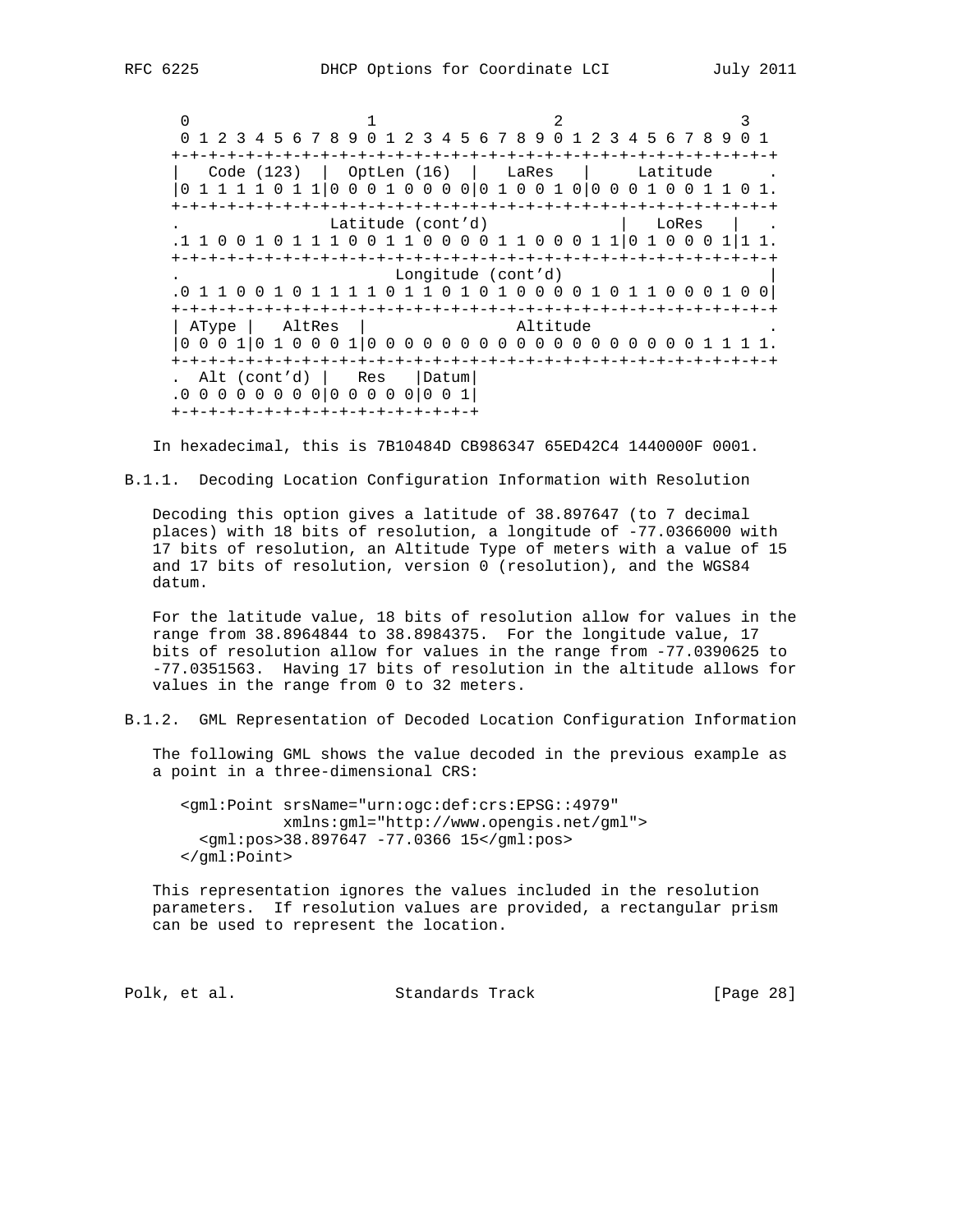The following example uses all of the decoded information from the

```
 previous example:
       <gs:Prism srsName="urn:ogc:def:crs:EPSG::4979"
           xmlns:gs="http://www.opengis.net/pidflo/1.0"
           xmlns:gml="http://www.opengis.net/gml">
         <gs:base>
           <gml:Polygon>
            <gml:exterior>
               <gml:LinearRing>
                <gml:posList>
                   38.8964844 -77.0390625 0
                   38.8964844 -77.0351563 0
                   38.8984375 -77.0351563 0
                   38.8984375 -77.0390625 0
                   38.8964844 -77.0390625 0
                 </gml:posList>
               </gml:LinearRing>
             </gml:exterior>
           </gml:Polygon>
         </gs:base>
         <gs:height uom="urn:ogc:def:uom:EPSG::9001">
           32
         </gs:height>
       </gs:Prism>
B.2. Location Configuration Information of "Sears Tower" (Example 2)
   Postal Address:
       Sears Tower
       103rd Floor
       233 S. Wacker Dr.
       Chicago, IL 60606
   Viewing the Chicago area from the Observation Deck of the Sears
    Tower:
       Latitude 41.87884 degrees North (or +41.87884 degrees)
       Using two's complement, 34-bit fixed point, 25 bits of fraction
     Latitude = 0x053c1f751,
      Latitude = 0001010011110000011111011101010001
      Longitude 87.63602 degrees West (or -87.63602 degrees)
      Using two's complement, 34-bit fixed point, 25 bits of fraction
      Longitude = 0xf50ba5b97,
      Longitude = 1101010000101110100101101110010111
      Altitude 103
Polk, et al. Standards Track [Page 29]
```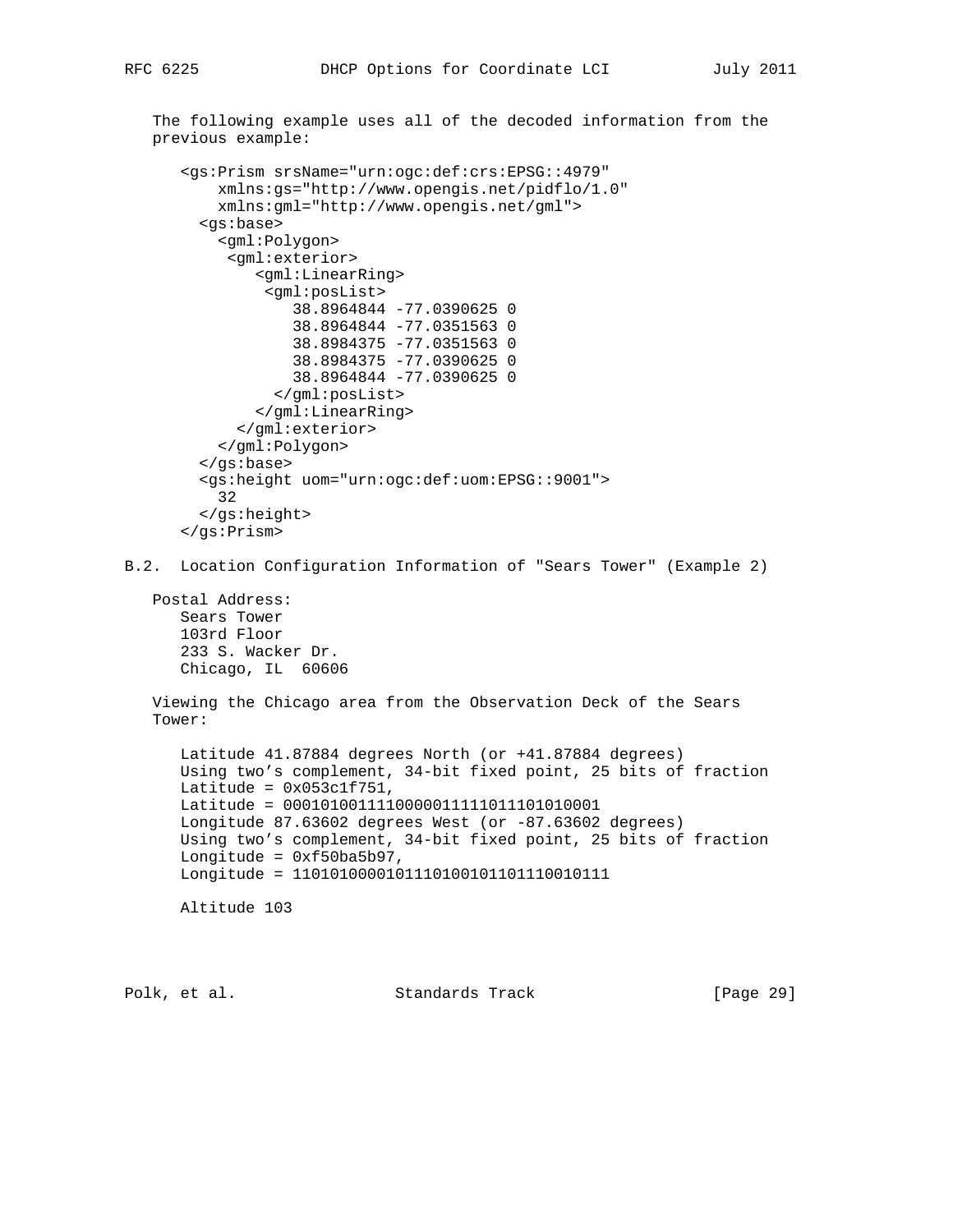In this example, we are inside a structure; therefore, we will assume an altitude value of 103 to indicate the floor we are on. The Altitude Type value is 2, indicating floors. The AltRes field would indicate that all bits in the Altitude field are true, as we want to accurately represent the floor of the structure where we are located.

 AltRes = 30, 0x1e, 011110 AType = 2, 0x02, 000010 Altitude = 103, 0x00006700, 000000000000000110011100000000

 For the accuracy of the latitude and longitude, the best information available to us was supplied by a generic mapping service that shows a single geo-loc for all of the Sears Tower. Therefore, we are going to show LaRes as value 18 (0x12 or 010010) and LoRes as value 18 (0x12 or 010010). This would be describing a geo-location area that is latitude 41.8769531 to latitude 41.8789062 and extends from -87.6367188 degrees to -87.6347657 degrees longitude. This is an area of approximately 373412 square feet (713.3 ft. x 523.5 ft.).

Appendix C. Calculations of Uncertainty

 The following example demonstrates how uncertainty values for latitude, longitude, and altitude (LatUnc, LongUnc, and AltUnc used in the DHCPv6 GeoLoc Option 63 as well as DHCPv4 GeoLoc Option 144) can be calculated.

C.1. Location Configuration Information of "Sydney Opera House" (Example 3)

 This section describes an example of encoding and decoding the geodetic DHCP Option. The textual results are expressed in GML [OGC-GML3.1.1] form, suitable for inclusion in PIDF-LO [RFC4119].

 These examples all assume a datum of WGS84 (datum = 1) and an Altitude Type of meters (AType = 1).

C.1.1. Encoding a Location into DHCP Geodetic Form

 This example draws a rough polygon around the Sydney Opera House. This polygon consists of the following six points:

 33.856625 S, 151.215906 E 33.856299 S, 151.215343 E 33.856326 S, 151.214731 E 33.857533 S, 151.214495 E 33.857720 S, 151.214613 E 33.857369 S, 151.215375 E

Polk, et al. Standards Track [Page 30]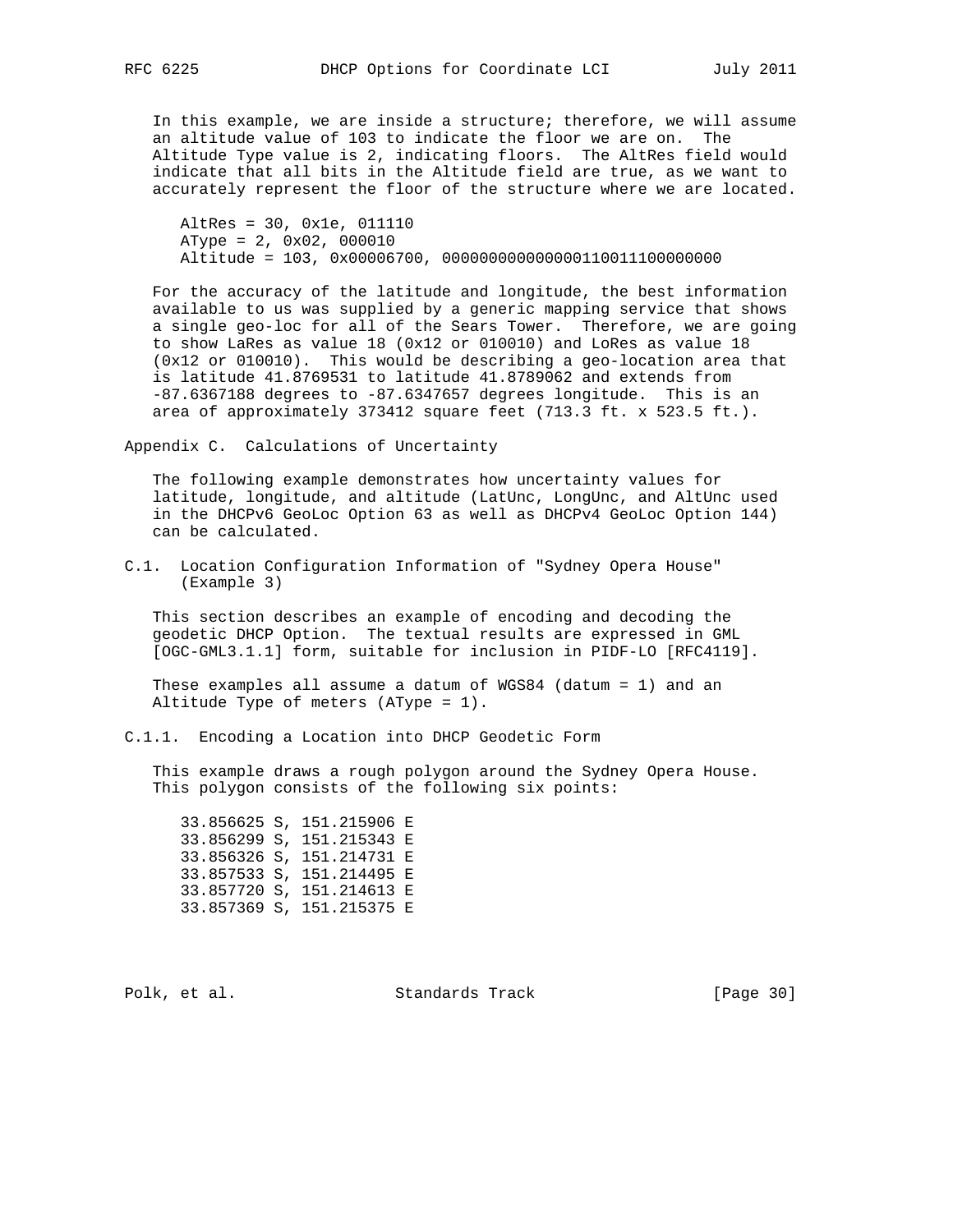The top of the building is 67.4 meters above sea level, and a starting altitude of 0 meters above the WGS84 geoid is assumed.

 The first step is to determine the range of latitude and longitude values. Latitude ranges from -33.857720 to -33.856299; longitude ranges from 151.214495 to 151.215906.

 For this example, the point that is encoded is chosen by finding the middle of each range, that is (-33.8570095, 151.2152005). This is encoded as (1110111100010010010011011000001101, 0100101110011011100010111011000011) in binary, or (3BC49360D, 12E6E2EC3) in hexadecimal notation (with an extra 2 bits of leading padding on each). Altitude is set at 33.7 meters, which is 000000000000000010000110110011 (binary) or 000021B3 (hexadecimal).

 The latitude uncertainty (LatUnc) is given by inserting the difference between the center value and the outer value into the formula from Section 2.3.2. This gives:

 $x = 8 - \text{ceil}( \log 2( -33.8570095 - -33.857720 ) )$ 

 The result of this equation is 18; therefore, the uncertainty is encoded as 010010 in binary.

Similarly, longitude uncertainty (LongUnc) is given by the formula:

 $x = 8 - \text{ceil}( \log 2( 151.2152005 - 151.214495 ) )$ 

The result of this equation is also 18, or 010010 in binary.

Altitude uncertainty (AltUnc) uses the formula from Section 2.4.5:

 $x = 21 - \text{ceil}( \log 2( 33.7 - 0 ) )$ 

 The result of this equation is 15, which is encoded as 001111 in binary.

 Adding an Altitude Type of 1 (meters) and a Datum of 1 (WGS84), this gives the following DHCPv4 GeoLoc Option 144 form:

Polk, et al. Standards Track [Page 31]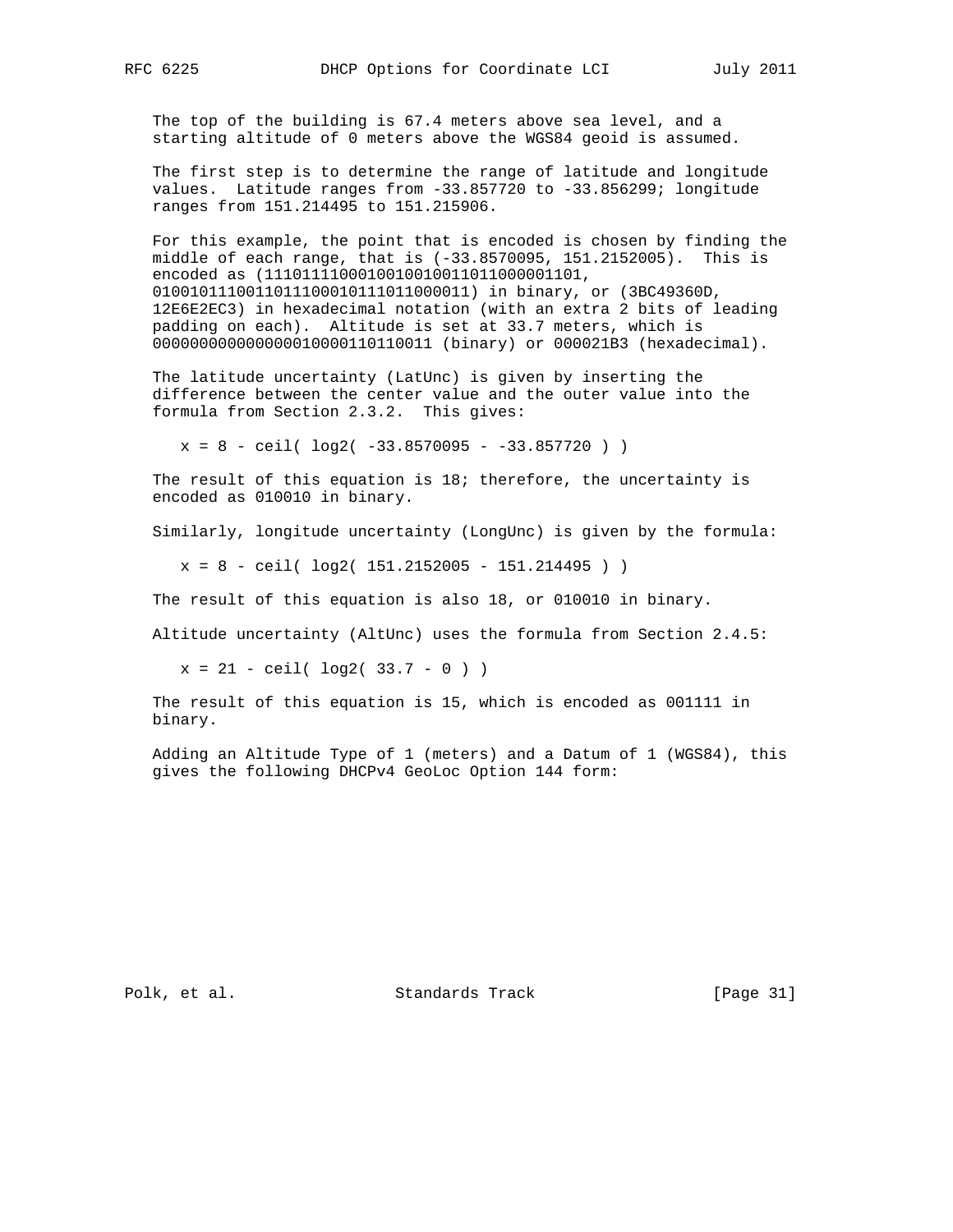$0$  and  $1$  and  $2$  3 0 1 2 3 4 5 6 7 8 9 0 1 2 3 4 5 6 7 8 9 0 1 2 3 4 5 6 7 8 9 0 1 +-+-+-+-+-+-+-+-+-+-+-+-+-+-+-+-+-+-+-+-+-+-+-+-+-+-+-+-+-+-+-+-+ | Code (144) | OptLen (16) | LatUnc | Latitude . |0 1 1 1 1 0 1 1|0 0 0 1 0 0 0 0|0 1 0 0 1 0|1 1 1 0 1 1 1 1 0 0. +-+-+-+-+-+-+-+-+-+-+-+-+-+-+-+-+-+-+-+-+-+-+-+-+-+-+-+-+-+-+-+-+ Latitude (cont'd) .0 1 0 0 1 0 0 1 0 0 1 1 0 1 1 0 0 0 0 0 1 1 0 1|0 1 0 0 1 0|0 1. +-+-+-+-+-+-+-+-+-+-+-+-+-+-+-+-+-+-+-+-+-+-+-+-+-+-+-+-+-+-+-+-+ . Longitude (cont'd) | .0 0 1 0 1 1 1 0 0 1 1 0 1 1 1 0 0 0 1 0 1 1 1 0 1 1 0 0 0 0 1 1| +-+-+-+-+-+-+-+-+-+-+-+-+-+-+-+-+-+-+-+-+-+-+-+-+-+-+-+-+-+-+-+-+ | AType | AltUnc | Altitude |0 0 0 1|0 0 1 1 1 1|0 0 0 0 0 0 0 0 0 0 0 0 0 0 0 0 1 0 0 0 0 1. +-+-+-+-+-+-+-+-+-+-+-+-+-+-+-+-+-+-+-+-+-+-+-+-+-+-+-+-+-+-+-+-+ . Alt (cont'd) |Ver| Res |Datum| .1 0 1 1 0 0 1 1|0 1|0 0 0|0 0 1| +-+-+-+-+-+-+-+-+-+-+-+-+-+-+-+-+

 In hexadecimal, this is 7B104BBC 49360D49 2E6E2EC3 13C00021 B341. The DHCPv6 form only differs in the code and option length portion.

C.1.2. Decoding a Location from DHCP Geodetic Form

 If receiving the binary form created in the previous section, this section describes how that would be interpreted. The result is then represented as a GML object, as defined in [GeoShape].

 A latitude value of 1110111100010010010011011000001101 decodes to a value of -33.8570095003 (to 10 decimal places). The longitude value of 0100101110011011100010111011000011 decodes to 151.2152005136.

 Decoding Tip: If the raw values of latitude and longitude are placed in integer variables, the actual value can be derived by the following process:

- 1. If the highest order bit is set (i.e., the number is a two's complement negative), then subtract 2 to the power of 34 (the total number of bits).
- 2. Divide the result by 2 to the power of 25 (the number of fractional bits) to determine the final value.

 The same principle can be applied when decoding altitude values, except with different powers of 2 (30 and 8, respectively).

Polk, et al. Standards Track [Page 32]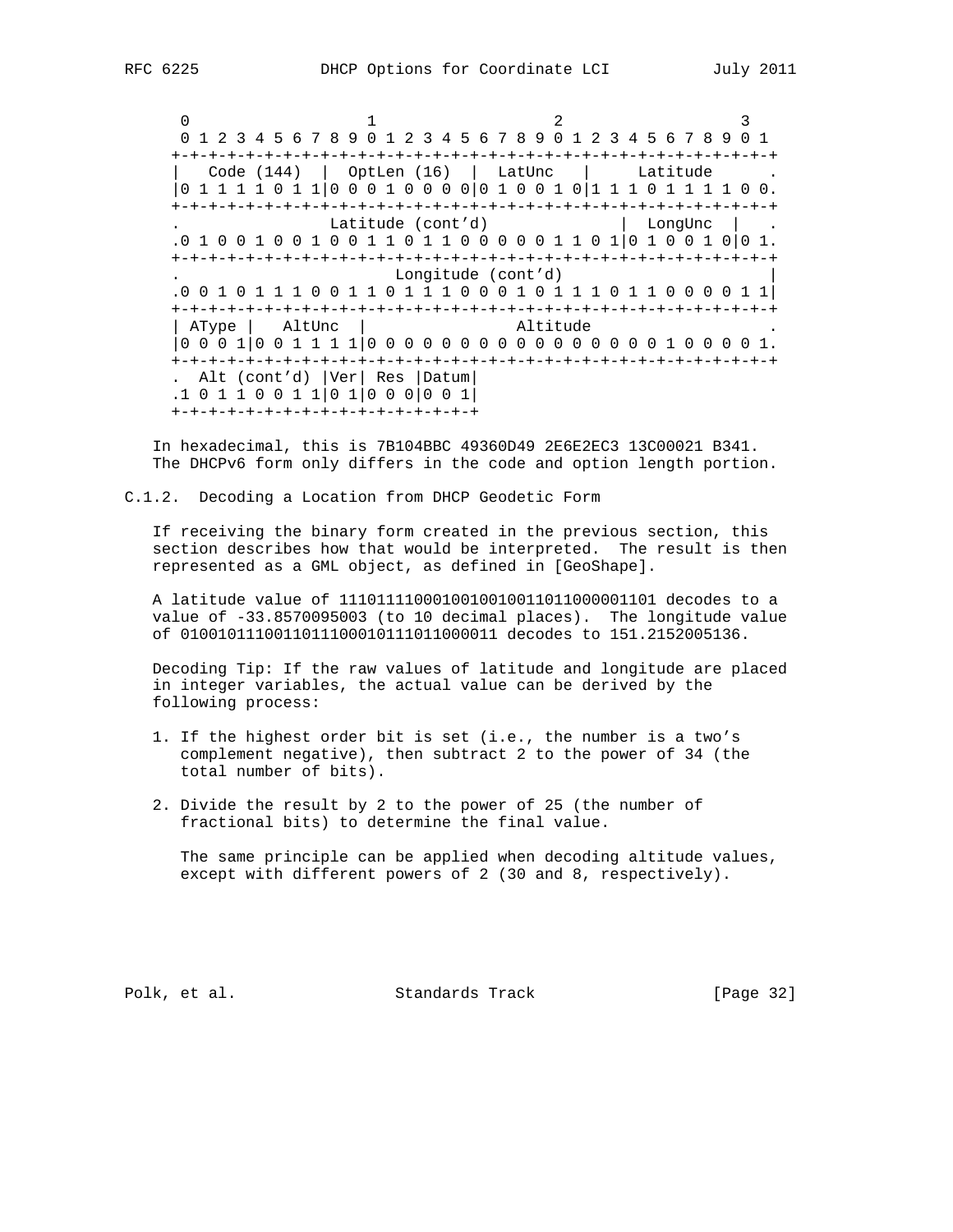The latitude and longitude uncertainty are both 18, which gives an uncertainty value of 0.0009765625 using the formula from Section 2.3.2. Therefore, the decoded latitude is -33.8570095003 +/- 0.0009765625 (or the range from -33.8579860628 to -33.8560329378) and the decoded longitude is 151.2152005136 +/- 0.0009765625 (or the range from 151.2142239511 to 151.2161770761).

 The encoded altitude of 000000000000000010000110110011 decodes to 33.69921875. The encoded uncertainty of 15 gives a value of 64; therefore, the final uncertainty is  $33.69921875$  +/- 64 (or the range from -30.30078125 to 97.69921875).

```
C.1.2.1. GML Representation of Decoded Locations
```
 The following GML shows the value decoded in the previous example as a point in a three-dimensional CRS:

 <gml:Point srsName="urn:ogc:def:crs:EPSG::4979" xmlns:gml="http://www.opengis.net/gml"> <gml:pos>-33.8570095003 151.2152005136 33.69921875</gml:pos> </gml:Point>

 The following example uses all of the decoded information from the previous example:

```
 <gs:Prism srsName="urn:ogc:def:crs:EPSG::4979"
     xmlns:gs="http://www.opengis.net/pidflo/1.0"
     xmlns:gml="http://www.opengis.net/gml">
   <gs:base>
     <gml:Polygon>
       <gml:exterior>
         <gml:LinearRing>
           <gml:posList>
             -33.8579860628 151.2142239511 -30.30078125
             -33.8579860628 151.2161770761 -30.30078125
             -33.8560329378 151.2161770761 -30.30078125
             -33.8560329378 151.2142239511 -30.30078125
             -33.8579860628 151.2142239511 -30.30078125
           </gml:posList>
         </gml:LinearRing>
       </gml:exterior>
     </gml:Polygon>
   </gs:base>
   <gs:height uom="urn:ogc:def:uom:EPSG::9001">
     128
   </gs:height>
 </gs:Prism>
```
Polk, et al. Standards Track [Page 33]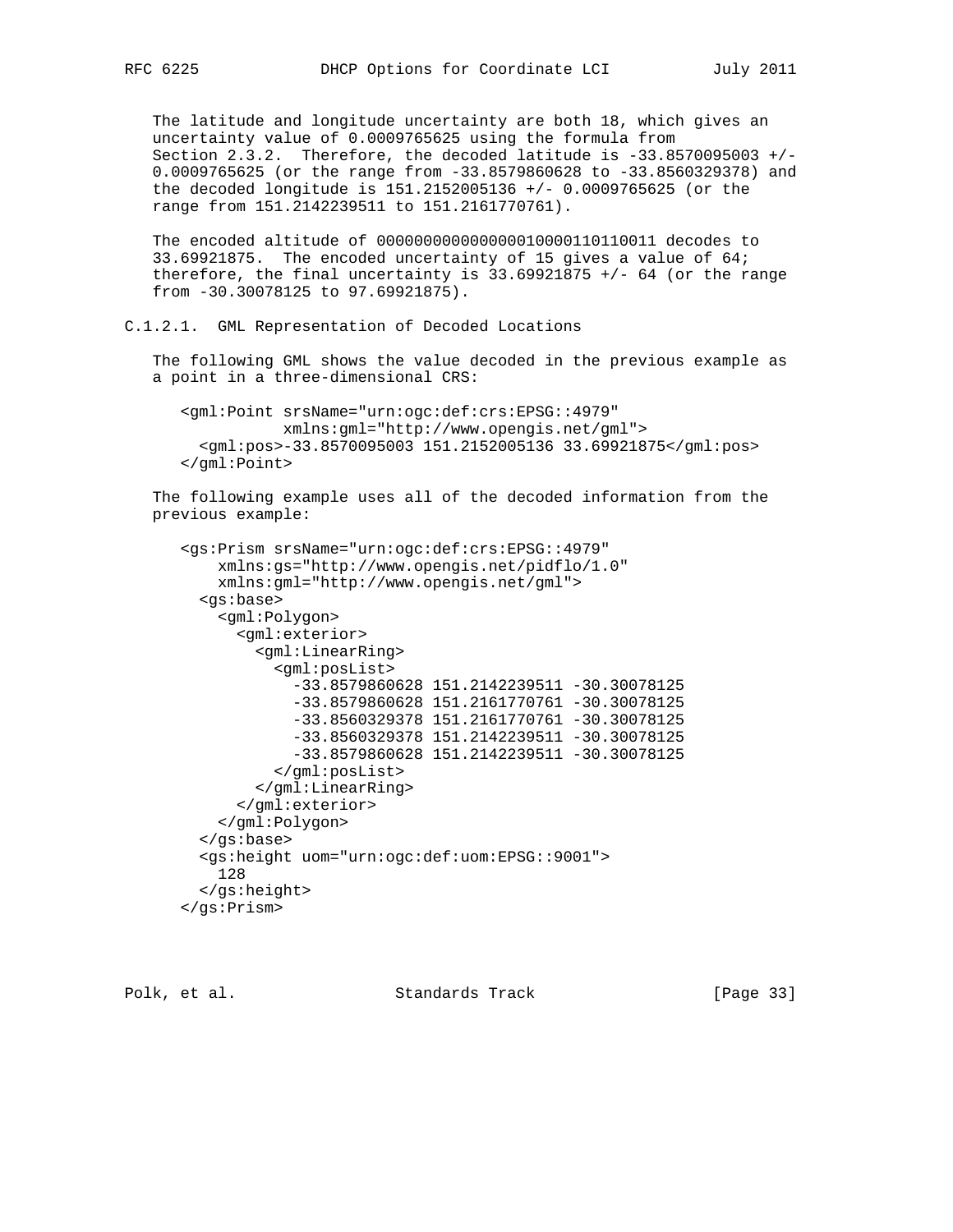Note that this representation is only appropriate if the uncertainty is sufficiently small. [GeoShape] recommends that distances between polygon vertices be kept short. A GML representation like this one is only appropriate where uncertainty is less than 1 degree (an encoded value of 9 or greater).

Appendix D. Changes from RFC 3825

 This section lists the major changes between RFC 3825 and this document. Minor changes, including style, grammar, spelling, and editorial changes, are not mentioned here.

- o Section 1 now includes clarifications on wired and wireless uses.
- o The former Sections 1.2 and 1.3 have been removed. Section 1.2 now defines the concepts of uncertainty and resolution, as well as conversion between the DHCP option formats and PIDF-LO.
- o A DHCPv6 GeoLoc Option is now defined (Section 2.1) as well as a new DHCPv4 GeoLoc Option (Section 2.2.2).
- o The former Datum field has been split into three fields: Ver, Res, and Datum. These fields are used in both the DHCPv4 GeoLoc Option and the DHCPv6 GeoLoc Option.
- o Section 2.2.3 has been added, describing option support requirements on DHCP clients and servers.
- o Section 2.3 has been added, describing the Latitude and Longitude fields.
- o Section 2.3.1 has been added, covering latitude and longitude resolution.
- o Section 2.3.2 has been added, covering latitude and longitude uncertainty.
- o Section 2.4 has been added, covering values of the Altitude field (Sections 2.4.1, 2.4.2, and 2.4.3), altitude resolution (Section 2.4.4), and altitude uncertainty (Section 2.4.5).
- o Section 2.5 has been added, covering the Datum field.
- o Section 3 (Security Considerations) has added a recommendation on link-layer confidentiality.

Polk, et al. Standards Track [Page 34]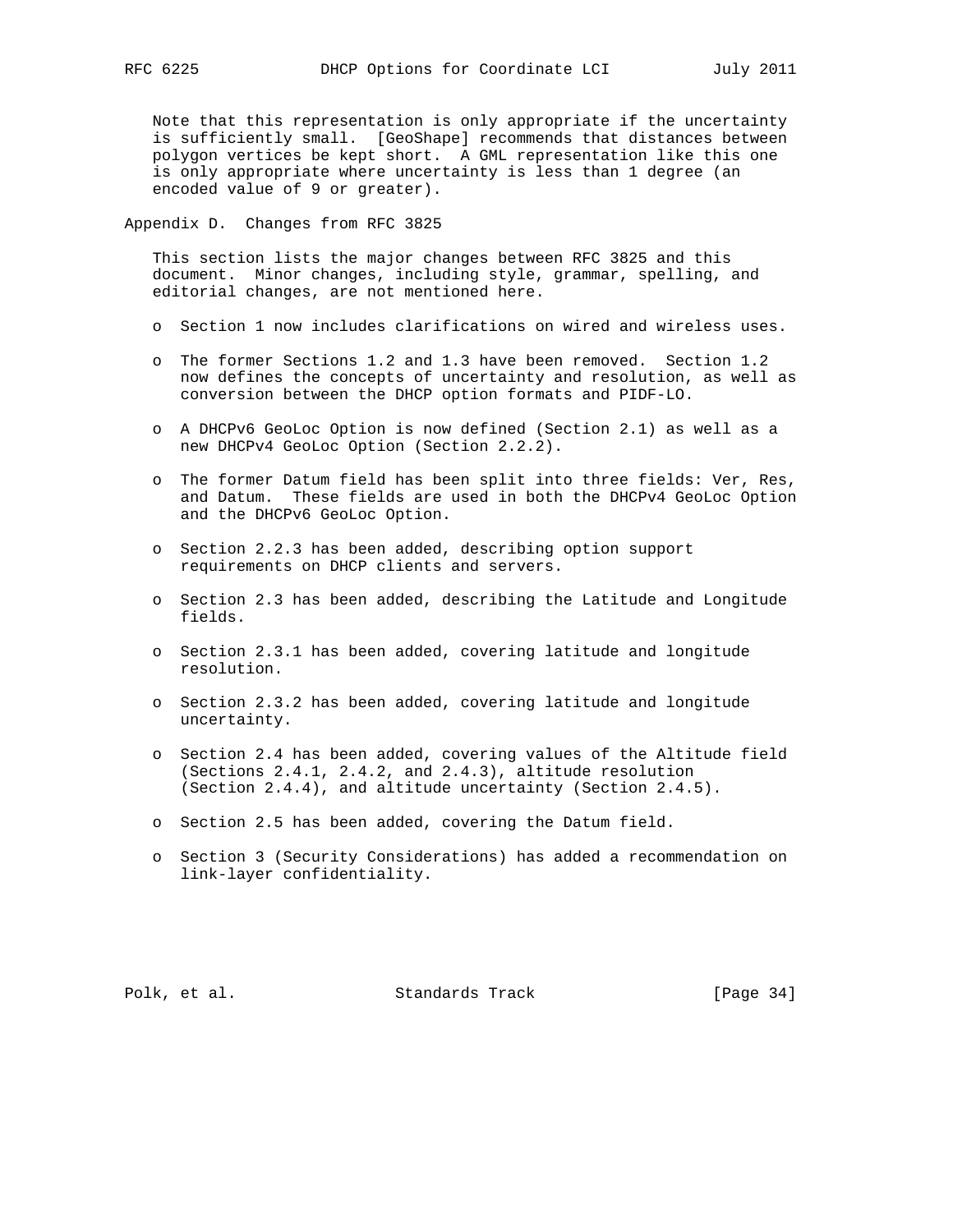- o Section 4 (IANA Considerations) has consolidated material relating to parameter allocation for both the DHCPv4 and DHCPv6 option parameters, and has been rewritten to conform to the practices recommended in RFC 5226.
- o The material formerly in Appendix A has been updated and shortened and has been moved to Appendix B.
- o An Appendix A on GML mapping has been added.
- o Appendix C has been added, providing an example of uncertainty encoding.
- o Appendix D has been added, detailing the changes from RFC 3825.

Polk, et al. Standards Track [Page 35]